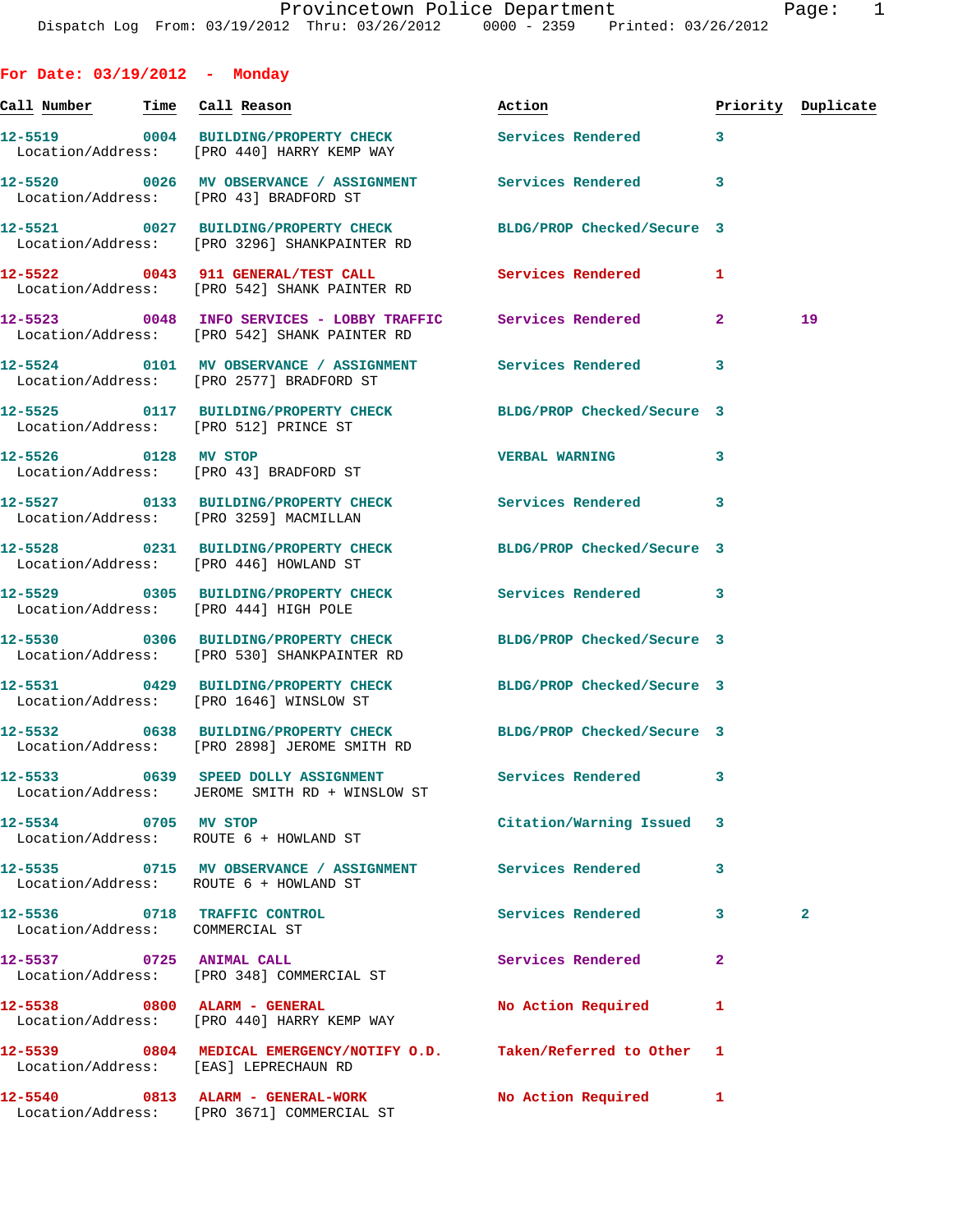|                                                                         | Provincetown Police Department<br>Dispatch Log From: 03/19/2012 Thru: 03/26/2012 0000 - 2359 Printed: 03/26/2012 |                           |                |
|-------------------------------------------------------------------------|------------------------------------------------------------------------------------------------------------------|---------------------------|----------------|
|                                                                         | 12-5541 0813 PARKING COMPLAINT / GENERAL Removed Hazard<br>Location/Address: PEARL ST + COMMERCIAL ST            |                           | 3              |
|                                                                         | 12-5542 0851 MV OBSERVANCE / ASSIGNMENT Services Rendered<br>Location/Address: HOWLAND ST + HARRY KEMP WAY       |                           | 3              |
|                                                                         | 12-5543 0854 ASSIST CITIZEN/REASSURANCE<br>Location/Address: [PRO 1237] MILLER HILL RD                           | <b>No Action Required</b> | 3              |
| 12-5544 0856 MV STOP                                                    | Location/Address: BRADFORD ST + HOWLAND ST                                                                       | <b>VERBAL WARNING</b>     | 3              |
|                                                                         | 12-5545 0905 ASSIST CITIZEN/FINGER PRINTS Services Rendered<br>Location/Address: [PRO 542] SHANK PAINTER RD      |                           | 3              |
|                                                                         | 12-5546 0916 PARKING COMPLAINT / GENERAL Removed Hazard<br>Location/Address: [PRO 1884] FRANKLIN ST              |                           | 3              |
| 12-5547 0933 MV STOP                                                    | Location/Address: ROUTE 6 + SNAIL RD                                                                             | <b>VERBAL WARNING</b>     | 3              |
| 12-5548 1020 MEDICAL EMERGENCY<br>Location/Address: [PRO 3222] ALDEN ST |                                                                                                                  | Transported to Hospital   | 1              |
| 12-5549 1101 MV STOP                                                    | Location/Address: ANTHONY ST + BRADFORD ST                                                                       | <b>VERBAL WARNING</b>     | 3              |
| Location/Address: [PRO 2543] MACMILLAN                                  | 12-5550 1118 BUILDING/PROPERTY CHECK BLDG/PROP Checked/Secure 3                                                  |                           |                |
|                                                                         | 12-5551 1153 ANIMAL CALL<br>Location/Address: [PRO 2343] BREWSTER ST                                             | No Action Required        | $\overline{2}$ |
| Location/Address: ROUTE 6                                               | 12-5552 1214 MV OBSERVANCE / ASSIGNMENT                                                                          | No Action Required        | 3              |
|                                                                         | 12-5553 1300 MEDICAL EMERGENCY<br>Location/Address: [PRO 3258] BRADFORD ST                                       | Transported to Hospital 1 |                |

Location/Address: [PRO 564] BAYBERRY

**12-5555 1343 MV OBSERVANCE / ASSIGNMENT No Action Required 3**  Location/Address: [PRO 3257] SHANK PAINTER RD

Location/Address: [PRO 3004] BRADFORD ST

Location/Address: [PRO 175] COMMERCIAL ST

Location/Address: [PRO 1433] SOPER ST

Location/Address: [PRO 3176] COMMERCIAL ST

Location/Address: [PRO 105] COMMERCIAL ST

Location/Address: [PRO 440] HARRY KEMP WAY

Location/Address: [PRO 2499] RACE POINT RD

**12-5571 1621 ASSIST CITIZEN SPOKEN TO 3** 

Location/Address: [PRO 3708] SHANKPAINTER RD

Location/Address: [PRO 3317] CEMETERY RD

**12-5554 1324 BUILDING/PROPERTY CHECK BLDG/PROP Checked/Secure 3** 

**12-5556 1346 MEDICAL EMERGENCY/DOG BITE No Action Required 1** 

**12-5557 1412 PARK, WALK & TALK No Action Required 2** 

12-5558 1413 COMPLAINT **No Action Required** 3

**12-5559 1417 ALARM - BURGLAR BLDG/PROP Checked/Secure 1** 

12-5560 1501 SERVICE CALL **SERVICE CALL** Services Rendered 3

**12-5561 1520 MEDICAL EMERGENCY Transported to Hospital 1** 

12-5562 1604 LOST/CAMERAL CASE **Services Rendered** 3

**12-5563 1648 BUILDING/PROPERTY CHECK BLDG/PROP Checked/Secure 3** 

Page: 2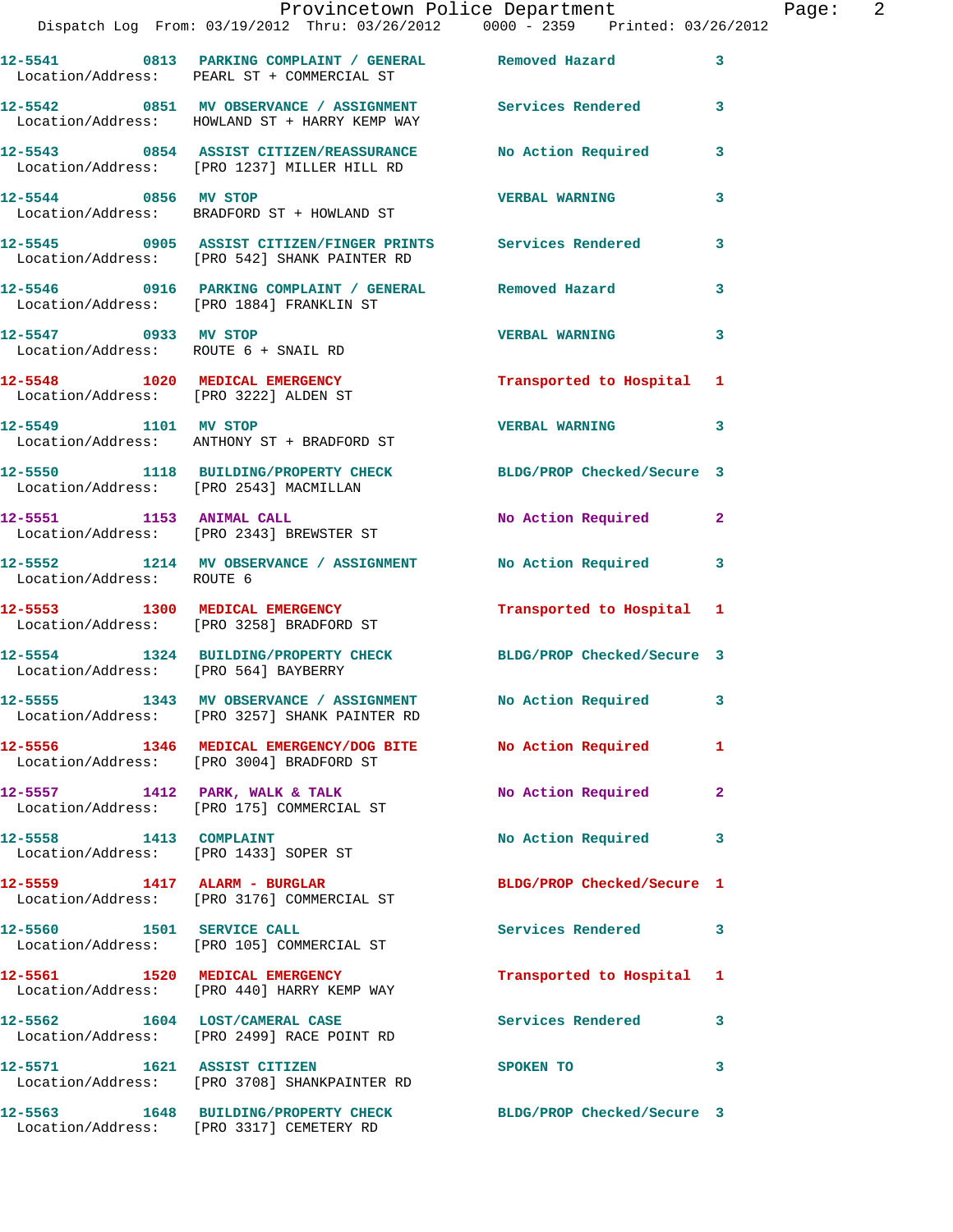|                                                                  | 12-5564 1649 BUILDING/PROPERTY CHECK<br>Location/Address: [PRO 3318] CEMETERY RD                             | BLDG/PROP Checked/Secure 3 |              |
|------------------------------------------------------------------|--------------------------------------------------------------------------------------------------------------|----------------------------|--------------|
| Location/Address: AUNT SUKEYS WAY                                | 12-5565 1652 BUILDING/PROPERTY CHECK BLDG/PROP Checked/Secure 3                                              |                            |              |
|                                                                  | 12-5566 1659 MV OBSERVANCE / ASSIGNMENT<br>Location/Address: HOWLAND ST + HARRY KEMP WAY                     | <b>Services Rendered</b>   | 3            |
| 12-5567 1702 MV STOP                                             | Location/Address: [PRO 146] COMMERCIAL ST                                                                    | <b>VERBAL WARNING</b>      | 3            |
| Location/Address: [PRO 776] BROWNE ST                            | 12-5568 1734 MISSING LICENSE PLATE                                                                           | <b>Services Rendered</b> 3 |              |
|                                                                  | 12-5569 1737 MV STOP<br>Location/Address: HOWLAND ST + WILLOW DR                                             | Citation/Warning Issued 3  |              |
| 12-5570 1817 ANIMAL CALL<br>Location/Address: GOOD TEMPLAR PL    |                                                                                                              | Services Rendered 2        |              |
|                                                                  | 12-5572 2142 BUILDING/PROPERTY CHECK<br>Location/Address: [PRO 519] RACE POINT RD                            | BLDG/PROP Checked/Secure 3 |              |
| 12-5573 2304 GENERAL INFO                                        |                                                                                                              | Services Rendered 3        |              |
|                                                                  | 12-5574 2322 BUILDING/PROPERTY CHECK<br>Location/Address: [PRO 440] HARRY KEMP WAY                           | BLDG/PROP Checked/Secure 3 |              |
| Location/Address: [PRO 2513] ROUTE 6                             | 12-5575 2330 MV OBSERVANCE / ASSIGNMENT Services Rendered                                                    |                            | $\mathbf{3}$ |
| 12-5576 2331 MV STOP                                             | Location/Address: [PRO 105] COMMERCIAL ST                                                                    | No Action Required         | 3            |
|                                                                  | 12-5577 2343 BUILDING/PROPERTY CHECK<br>Location/Address: [PRO 530] SHANKPAINTER RD                          | BLDG/PROP Checked/Secure 3 |              |
| 12-5578 2348 BAR CHECK                                           | Location/Address: [PRO 2737] COMMERCIAL ST                                                                   | Services Rendered          | $\mathbf{2}$ |
| 12-5579 2351 MV STOP<br>Location/Address: [PRO 2479] ROUTE 6     |                                                                                                              | <b>VERBAL WARNING</b>      | 3            |
| For Date: $03/20/2012$ - Tuesday                                 |                                                                                                              |                            |              |
| 12-5580                                                          | Location/Address: [PRO 2577] BRADFORD ST                                                                     |                            | 3            |
| 12-5581 0036 MV STOP                                             | Location/Address: BRADFORD ST + WASHINGTON AVE                                                               | <b>VERBAL WARNING</b>      | 3            |
| 12-5582 0039 BAR CHECK<br>Location/Address: [PRO 484] MASONIC PL |                                                                                                              | Services Rendered          | $\mathbf{2}$ |
| 12-5583 0044 BAR CHECK<br>Location/Address: [PRO 80] CARVER ST   |                                                                                                              | Services Rendered          | $\mathbf{2}$ |
| Location/Address: [PRO 43] BRADFORD ST                           | 12-5584 0057 MV OBSERVANCE / ASSIGNMENT Services Rendered                                                    |                            | 3            |
| 12-5585 0110 MV STOP<br>Location/Address: CENTER ST              |                                                                                                              | <b>VERBAL WARNING</b>      | 3            |
|                                                                  | 12-5586 0125 BUILDING/PROPERTY CHECK BLDG/PROP Checked/Secure 3<br>Location/Address: [PRO 306] COMMERCIAL ST |                            |              |
|                                                                  | 12-5587 0139 BUILDING/PROPERTY CHECK<br>Location/Address: [PRO 1638] COMMERCIAL ST                           | BLDG/PROP Checked/Secure 3 |              |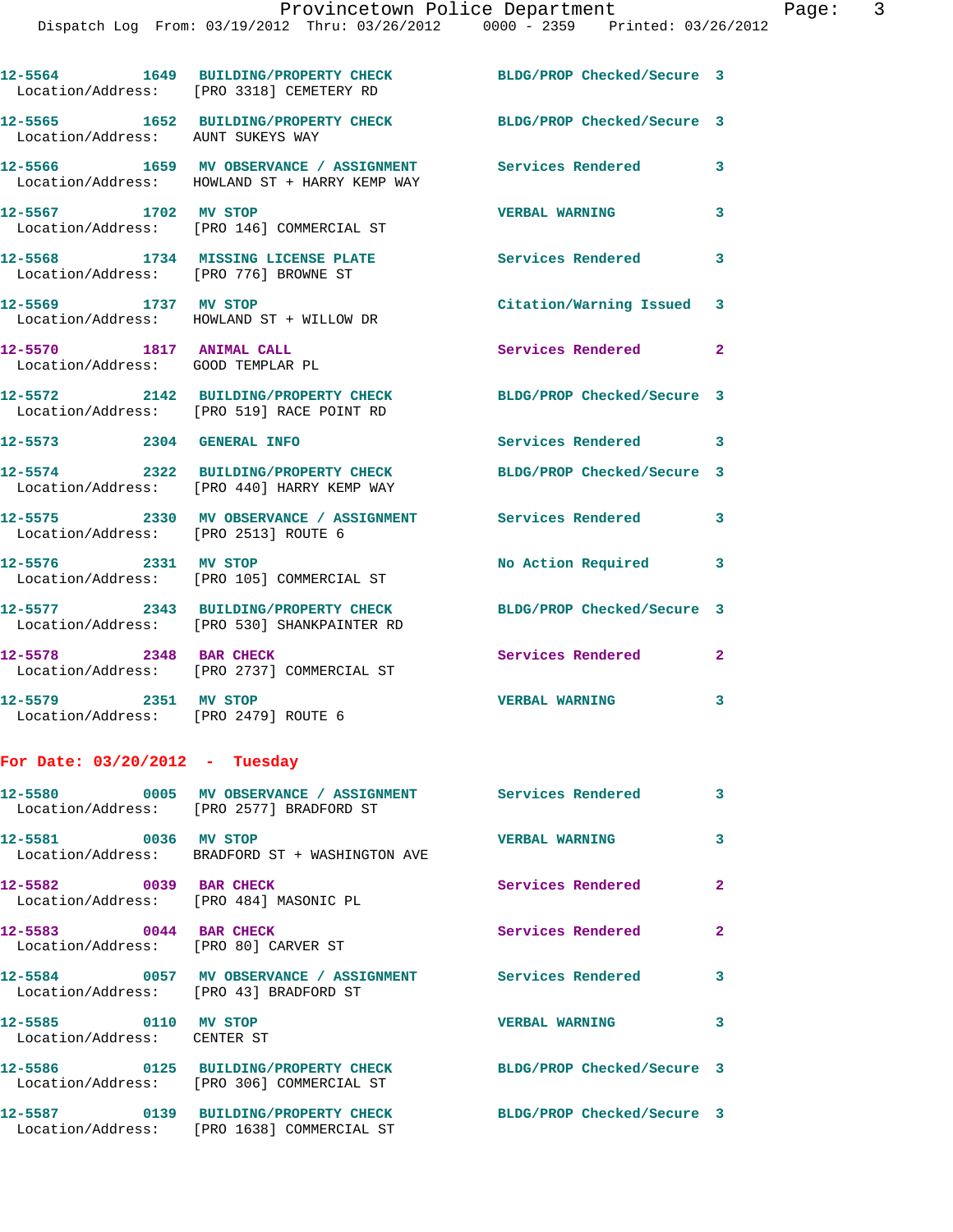|                                                                 | 12-5588 0200 BUILDING/PROPERTY CHECK BLDG/PROP Checked/Secure 3<br>Location/Address: [PRO 2543] MACMILLAN      |                            |              |    |
|-----------------------------------------------------------------|----------------------------------------------------------------------------------------------------------------|----------------------------|--------------|----|
|                                                                 | 12-5589 0318 BUILDING/PROPERTY CHECK BLDG/PROP Checked/Secure 3<br>Location/Address: [PRO 3287] ROUTE 6        |                            |              |    |
|                                                                 | 12-5590 0323 BUILDING/PROPERTY CHECK BLDG/PROP Checked/Secure 3<br>Location/Address: [PRO 182] COMMERCIAL ST   |                            |              |    |
|                                                                 | 12-5591 0323 BUILDING/PROPERTY CHECK BLD/PROP CHECKED UNSECUR 3<br>Location/Address: [PRO 338] SHANKPAINTER RD |                            |              |    |
|                                                                 | 12-5592 0509 BUILDING/PROPERTY CHECK BLDG/PROP Checked/Secure 3<br>Location/Address: [PRO 545] SHANKPAINTER RD |                            |              |    |
|                                                                 | 12-5593 0511 COMPLAINT/MAIL TRUCK<br>Location/Address: [PRO 1803] SHANK PAINTER RD                             | Services Rendered 3        |              |    |
|                                                                 | 12-5594 0538 BUILDING/PROPERTY CHECK BLDG/PROP Checked/Secure 3<br>Location/Address: [PRO 3256] COMMERCIAL ST  |                            |              |    |
|                                                                 | $12-5595$ 0542 PARK, WALK & TALK<br>Location/Address: [PRO 539] SHANKPAINTER RD                                | Services Rendered          | $\mathbf{2}$ |    |
|                                                                 | 12-5596 0553 BUILDING/PROPERTY CHECK Services Rendered 3<br>Location/Address: [PRO 2898] JEROME SMITH RD       |                            |              |    |
| Location/Address: [PRO 521] ROUTE 6                             | 12-5597 0603 MV OBSERVANCE / ASSIGNMENT Services Rendered                                                      |                            | 3            |    |
|                                                                 | 12-5598 0606 INFO SERVICES / LOBBY TRAFFIC Services Rendered<br>Location/Address: [PRO 542] SHANK PAINTER RD   |                            | $\mathbf{2}$ | 15 |
| Location/Address: ROUTE 6                                       | 12-5599 0608 MV OBSERVANCE / ASSIGNMENT Services Rendered                                                      |                            | 3            |    |
| Location/Address: WINSLOW ST                                    | 12-5600 0645 SPEED DOLLY ASSIGNMENT-DEPL. No Action Required                                                   |                            | 3            |    |
| 12-5601 0729 TRAFFIC CONTROL<br>Location/Address: COMMERCIAL ST |                                                                                                                | No Action Required         | 3            |    |
|                                                                 | 12-5602 0746 FOLLOW UP<br>Location/Address: [PRO 519] RACE POINT RD                                            | No Action Required         | 2            |    |
|                                                                 | 12-5603 0757 MEDICAL EMERGENCY<br>Location/Address: [PRO 3007] HARRY KEMP WAY                                  | Services Rendered          | 1            |    |
|                                                                 | 12-5604 0816 BUILDING/PROPERTY CHECK<br>Location/Address: [PRO 545] SHANK PAINTER RD                           | BLDG/PROP Checked/Secure 3 |              |    |
|                                                                 | 12-5605 0819 MV OBSERVANCE / ASSIGNMENT<br>Location/Address: [PRO 3099] SHANK PAINTER RD                       | No Action Required         | 3            |    |
|                                                                 | 12-5606 0823 BUILDING/PROPERTY CHECK BLDG/PROP Checked/Secure 3<br>Location/Address: [PRO 3317] CEMETERY RD    |                            |              |    |
| 12-5607 0914 ANIMAL CALL                                        | Location/Address: [PRO 693] AUNT SUKEYS WAY                                                                    | Services Rendered          | 2            |    |
| 12-5609 0932 COMPLAINT                                          | Location/Address: [PRO 105] COMMERCIAL ST                                                                      | No Action Required         | 3            |    |
|                                                                 | 12-5608 0943 BUILDING/PROPERTY CHECK<br>Location/Address: [PRO 3318] CEMETERY RD                               | BLDG/PROP Checked/Secure 3 |              |    |
|                                                                 | 12-5610 0955 MEDICAL EMERGENCY<br>Location/Address: [PRO 442] HARRY KEMP WAY                                   | No Action Required 1       |              |    |
|                                                                 | 12-5611 1017 BUILDING/PROPERTY CHECK                                                                           | BLDG/PROP Checked/Secure 3 |              |    |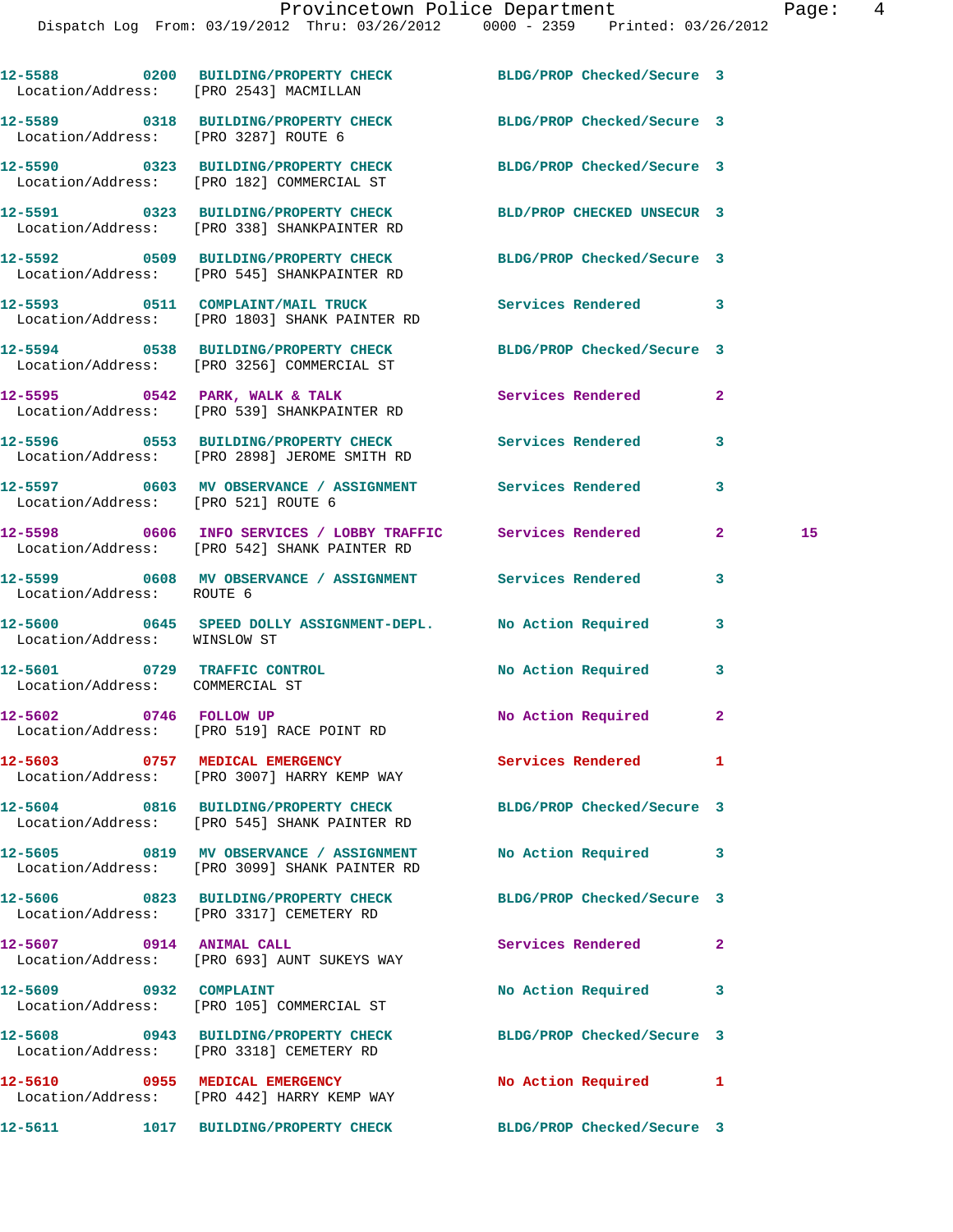|                                                              |                                                                                                                  | Provincetown Police Department                                                 | Page: 5 |
|--------------------------------------------------------------|------------------------------------------------------------------------------------------------------------------|--------------------------------------------------------------------------------|---------|
|                                                              |                                                                                                                  | Dispatch Log From: 03/19/2012 Thru: 03/26/2012 0000 - 2359 Printed: 03/26/2012 |         |
|                                                              | Location/Address: [PRO 2500] COMMERCIAL ST                                                                       |                                                                                |         |
|                                                              | 12-5612 1025 PARK, WALK & TALK<br>Location/Address: [PRO 526] RYDER ST EXT                                       | No Action Required 2                                                           |         |
| Location/Address: BRADFORD ST                                | 12-5613 1049 TRAFFIC CONTROL                                                                                     | No Action Required 3                                                           |         |
| Location/Address: [PRO 571] ALDEN ST                         | 12-5614 1142 BUILDING/PROPERTY CHECK BLDG/PROP Checked/Secure 3                                                  |                                                                                |         |
|                                                              | 12-5615 1149 ASSIST AGENCY / MUTUAL AID No Action Required 3<br>Location/Address: [PRO 515] RACE POINT RD        |                                                                                |         |
|                                                              | 12-5616 1250 MV OBSERVANCE / ASSIGNMENT<br>Location/Address: [PRO 447] JEROME SMITH RD                           | No Action Required 3                                                           |         |
|                                                              | 12-5617 1257 ANIMAL CALL<br>Location/Address: [PRO 3296] SHANK PAINTER RD                                        | No Action Required 2                                                           |         |
| 12-5618 1338 WIRES DOWN                                      | Location/Address: [PRO 1753] BRADFORD ST                                                                         | Taken/Referred to Other 2                                                      |         |
|                                                              | 12-5619 1531 BUILDING/PROPERTY CHECK BLDG/PROP Checked/Secure 3<br>Location/Address: [PRO 3163] WINTHROP ST      |                                                                                |         |
|                                                              | 12-5620 1550 BUILDING/PROPERTY CHECK BLDG/PROP Checked/Secure 3<br>Location/Address: [PRO 2543] MACMILLAN        |                                                                                |         |
| Location/Address: [PRO 2521] ROUTE 6                         | 12-5621 1552 MV OBSERVANCE / ASSIGNMENT Services Rendered 3                                                      |                                                                                |         |
| 12-5622 1604 MV STOP<br>Location/Address: [PRO 2521] ROUTE 6 |                                                                                                                  | VERBAL WARNING 3                                                               |         |
|                                                              | 12-5624 1650 BUILDING/PROPERTY CHECK BLDG/PROP Checked/Secure 3<br>Location/Address: [PRO 2492] WINSLOW ST       |                                                                                |         |
|                                                              | 12-5625 1658 BUILDING/PROPERTY CHECK BLDG/PROP Checked/Secure 3<br>Location/Address: [PRO 2898] JEROME SMITH RD  |                                                                                |         |
| 12-5623 1659 OUT OF TOWN                                     | Location/Address: [PRO 542] SHANK PAINTER RD                                                                     | No Action Required 3                                                           |         |
| Location/Address: [PRO 444] HIGH POLE                        | 12-5626 1708 BUILDING/PROPERTY CHECK BLDG/PROP Checked/Secure 3                                                  |                                                                                |         |
|                                                              | 12-5627 1709 MV OBSERVANCE / ASSIGNMENT No Action Required 3<br>Location/Address: [PRO 2521] ROUTE 6             |                                                                                |         |
|                                                              | Location/Address: [PRO 2163] COMMERCIAL ST                                                                       | 12-5628 1914 ASSIST AGENCY / MUTUAL AID Services Rendered 3                    |         |
|                                                              | 12-5629 2004 SPEED DOLLY ASSIGNMENT Services Rendered 3<br>Location/Address: [PRO 542] SHANK PAINTER RD          |                                                                                |         |
| 12-5630 2010 MV STOP<br>Location/Address: ROUTE 6            |                                                                                                                  | VERBAL WARNING 3                                                               |         |
|                                                              | 12-5632 2024 BUILDING/PROPERTY CHECK BLDG/PROP Checked/Secure 3<br>Location/Address: [PRO 175] COMMERCIAL ST     |                                                                                |         |
| 12-5631 2025 MV STOP<br>Location/Address: SHANK PAINTER RD   |                                                                                                                  | VERBAL WARNING 3                                                               |         |
| 12-5633 2030 MV STOP                                         | Location/Address: STANDISH ST + BRADFORD ST                                                                      | VERBAL WARNING 3                                                               |         |
|                                                              | 12-5634 2038 BUILDING/PROPERTY CHECK BLDG/PROP Checked/Secure 3<br>Location/Address: [PRO 3030] TIN PAN ALLEY RD |                                                                                |         |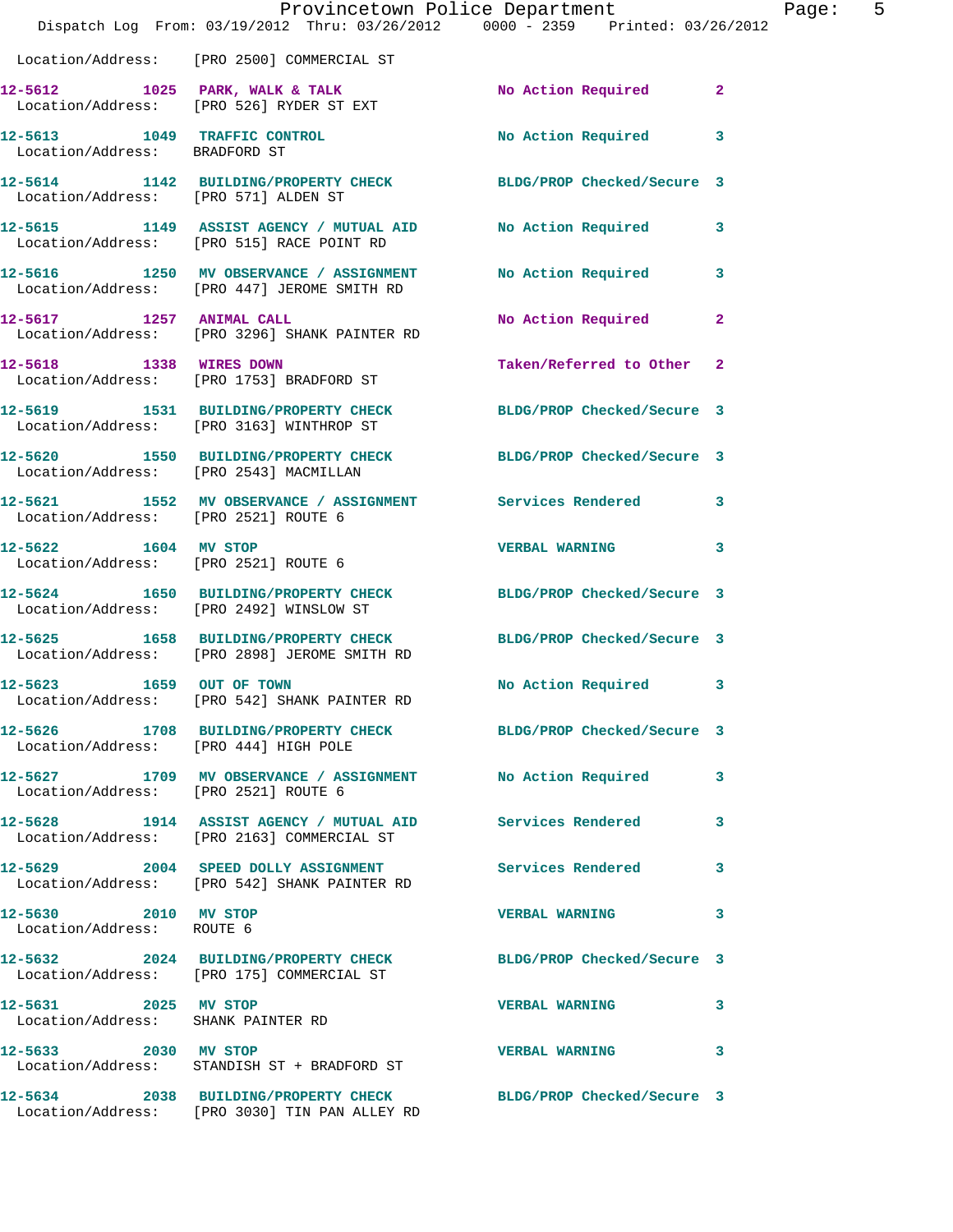|                                                              | Provincetown Police Department<br>Dispatch Log From: 03/19/2012 Thru: 03/26/2012 0000 - 2359 Printed: 03/26/2012 |                            |                |
|--------------------------------------------------------------|------------------------------------------------------------------------------------------------------------------|----------------------------|----------------|
|                                                              |                                                                                                                  |                            |                |
|                                                              | 12-5635 2041 MEDICAL EMERGENCY<br>Location/Address: [PRO 2147] COMMERCIAL ST                                     | Transported to Hospital 1  |                |
|                                                              | 12-5636 2208 BUILDING/PROPERTY CHECK<br>Location/Address: [PRO 519] RACE POINT RD                                | BLDG/PROP Checked/Secure 3 |                |
| 12-5637 2304 GENERAL INFO                                    |                                                                                                                  | <b>Services Rendered</b>   | 3              |
| Location/Address: [PRO 16] BRADFORD ST                       | 12-5638 2318 BUILDING/PROPERTY CHECK BLDG/PROP Checked/Secure 3                                                  |                            |                |
|                                                              | 12-5639 2329 ASSIST AGENCY / MUTUAL AID Services Rendered<br>Location/Address: [PRO 542] SHANK PAINTER RD        |                            | 3              |
|                                                              | 12-5640 2331 BUILDING/PROPERTY CHECK BLDG/PROP Checked/Secure 3<br>Location/Address: [PRO 1778] SHANKPAINTER RD  |                            |                |
| Location/Address: [PRO 2513] ROUTE 6                         | 12-5641 2331 MV OBSERVANCE / ASSIGNMENT Services Rendered                                                        |                            | 3              |
|                                                              | 12-5642 2332 BUILDING/PROPERTY CHECK BLDG/PROP Checked/Secure 3<br>Location/Address: [PRO 545] SHANKPAINTER RD   |                            |                |
| 12-5643 2333 ASSIST CITIZEN<br>Location/Address: STANDISH ST |                                                                                                                  | Services Rendered          | 3              |
|                                                              | 12-5644 2349 BAR CHECK<br>Location/Address: [PRO 2737] COMMERCIAL ST                                             | Services Rendered          | $\mathbf{2}$   |
| 12-5645 2352 MV STOP                                         | Location/Address: [PRO 3398] COMMERCIAL ST                                                                       | <b>VERBAL WARNING</b>      | 3              |
|                                                              |                                                                                                                  |                            |                |
| For Date: $03/21/2012$ - Wednesday                           |                                                                                                                  |                            |                |
| 12-5646 0011 BAR CHECK<br>Location/Address: COMMERCIAL ST    |                                                                                                                  | Services Rendered          | $\mathbf{2}$   |
|                                                              | 12-5647 0013 MV OBSERVANCE / ASSIGNMENT<br>Location/Address: BRADFORD ST + STANDISH ST                           | <b>Services Rendered</b>   | 3              |
| 12-5648 0018 BAR CHECK                                       | Location/Address: [PRO 399] COMMERCIAL ST                                                                        | Services Rendered          | $\overline{2}$ |
| 12-5649 0021 COMPLAINT<br>Location/Address: OFF CONWELL ST   |                                                                                                                  | No Action Required         | 3              |
| 12-5650 0030 HAZARDS                                         | Location/Address: [PRO 2251] COMMERCIAL ST                                                                       | Services Rendered          | $\overline{2}$ |
|                                                              | 12-5651 0034 MV OBSERVANCE / ASSIGNMENT Services Rendered<br>Location/Address: BRADFORD ST + RYDER ST            |                            | 3              |
|                                                              | 12-5652 0106 BUILDING/PROPERTY CHECK<br>Location/Address: [PRO 175] COMMERCIAL ST                                | BLDG/PROP Checked/Secure 3 |                |
| Location/Address: [PRO 606] CONWELL ST                       |                                                                                                                  |                            | 3              |
|                                                              | 12-5654 0126 BUILDING/PROPERTY CHECK                                                                             | BLDG/PROP Checked/Secure 3 |                |
|                                                              | Location/Address: [PRO 1638] COMMERCIAL ST                                                                       |                            |                |
|                                                              | 12-5655 0135 BUILDING/PROPERTY CHECK<br>Location/Address: [PRO 519] RACE POINT RD                                | BLDG/PROP Checked/Secure 3 |                |
|                                                              | 12-5656  0140 MV OBSERVANCE / ASSIGNMENT Services Rendered<br>Location/Address: HOWLAND ST + BRADFORD ST         |                            | 3              |

Location/Address: [PRO 2577] RYDER ST

Page: 6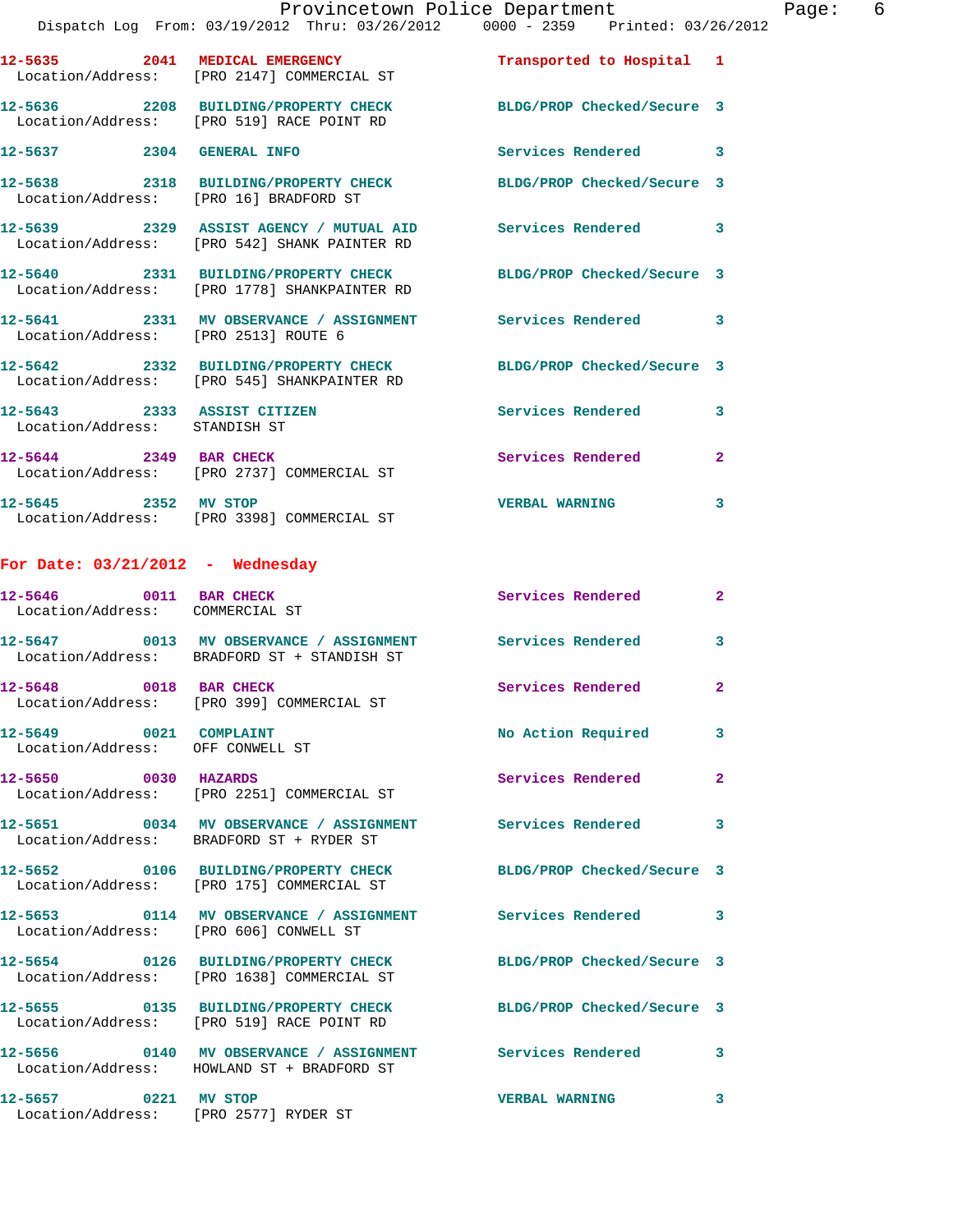|                                                              | Dispatch Log From: 03/19/2012 Thru: 03/26/2012 0000 - 2359 Printed: 03/26/2012                                  | Provincetown Police Department Page: 7 |              |    |  |
|--------------------------------------------------------------|-----------------------------------------------------------------------------------------------------------------|----------------------------------------|--------------|----|--|
|                                                              |                                                                                                                 |                                        |              |    |  |
| Location/Address: [PRO 569] WINSLOW ST                       | 12-5658 0227 BUILDING/PROPERTY CHECK BLDG/PROP Checked/Secure 3                                                 |                                        |              |    |  |
|                                                              | 12-5659 0306 BUILDING/PROPERTY CHECK BLDG/PROP Checked/Secure 3<br>Location/Address: [PRO 2818] CONWELL ST      |                                        |              |    |  |
|                                                              | 12-5660 0312 BUILDING/PROPERTY CHECK BLDG/PROP Checked/Secure 3<br>Location/Address: [PRO 306] COMMERCIAL ST    |                                        |              |    |  |
|                                                              | 12-5661 0313 ALARM - GENERAL<br>Location/Address: [PRO 300] COMMERCIAL ST                                       | No Action Required 1                   |              |    |  |
|                                                              | 12-5662 0347 MV OBSERVANCE / ASSIGNMENT Services Rendered 3<br>Location/Address: SHANKPAINTER RD + COURT ST     |                                        |              |    |  |
|                                                              | 12-5663 0354 LOBBY TRAFFIC<br>Location/Address: [PRO 542] SHANK PAINTER RD                                      | Services Rendered 2                    |              | 12 |  |
|                                                              | 12-5664 0432 BUILDING/PROPERTY CHECK BLDG/PROP Checked/Secure 3<br>Location/Address: [PRO 530] SHANK PAINTER RD |                                        |              |    |  |
|                                                              | 12-5665 0517 PARK, WALK & TALK<br>Location/Address: [PRO 539] SHANKPAINTER RD                                   | Services Rendered 2                    |              |    |  |
|                                                              | 12-5666 0542 BUILDING/PROPERTY CHECK BLDG/PROP Checked/Secure 3<br>Location/Address: [PRO 440] HARRY KEMP WAY   |                                        |              |    |  |
| 12-5667 0557 MV STOP<br>Location/Address: [PRO 2479] ROUTE 6 |                                                                                                                 | <b>VERBAL WARNING</b>                  | $\mathbf{3}$ |    |  |
| Location/Address: ROUTE 6                                    | 12-5668 0558 MV OBSERVANCE / ASSIGNMENT Services Rendered 3                                                     |                                        |              |    |  |
|                                                              | 12-5669 0603 BUILDING/PROPERTY CHECK<br>Location/Address: [PRO 488] MAYFLOWER ST                                | BLDG/PROP Checked/Secure 3             |              |    |  |
|                                                              | 12-5670 0608 BUILDING/PROPERTY CHECK Services Rendered 3<br>Location/Address: [PRO 2206] COMMERCIAL ST          |                                        |              |    |  |
|                                                              | 12-5671 0611 MV OBSERVANCE / ASSIGNMENT<br>Location/Address: [PRO 3257] SHANKPAINTER RD                         | Services Rendered 3                    |              |    |  |
|                                                              | 12-5672 0634 SPEED DOLLY ASSIGNMENT<br>Location/Address: [PRO 542] SHANK PAINTER RD                             | Services Rendered 3                    |              |    |  |
|                                                              | 12-5673 0726 COMMERCIAL ST CLOSED Services Rendered<br>Location/Address: GOSNOLD ST + COMMERCIAL ST             |                                        | $\mathbf{3}$ |    |  |
| Location/Address: ROUTE 6                                    | 12-5674 0745 MV OBSERVANCE / ASSIGNMENT Services Rendered                                                       |                                        | 3            |    |  |
|                                                              | 12-5675 0748 BUILDING/PROPERTY CHECK BLDG/PROP Checked/Secure 3<br>Location/Address: [PRO 3318] CEMETERY RD     |                                        |              |    |  |
| Location/Address: [PRO 512] PRINCE ST                        | 12-5676 0751 BUILDING/PROPERTY CHECK BLDG/PROP Checked/Secure 3                                                 |                                        |              |    |  |
|                                                              | 12-5677 0752 MV OBSERVANCE / ASSIGNMENT<br>Location/Address: [PRO 3099] SHANK PAINTER RD                        | No Action Required 3                   |              |    |  |
| 12-5678 0753 MV STOP<br>Location/Address: ROUTE 6 + SNAIL RD |                                                                                                                 | Citation/Warning Issued 3              |              |    |  |
| 12-5679 0801 MV STOP<br>Location/Address: SNAIL RD           |                                                                                                                 | <b>VERBAL WARNING</b>                  | 3            |    |  |
|                                                              | 12-5680 0804 PARK, WALK & TALK 3 Services Rendered<br>Location/Address: [PRO 3317] CEMETERY RD                  |                                        | $\mathbf{2}$ |    |  |
| Location/Address: SNAIL RD                                   | 12-5681 0806 MV OBSERVANCE / ASSIGNMENT Services Rendered                                                       |                                        | 3            |    |  |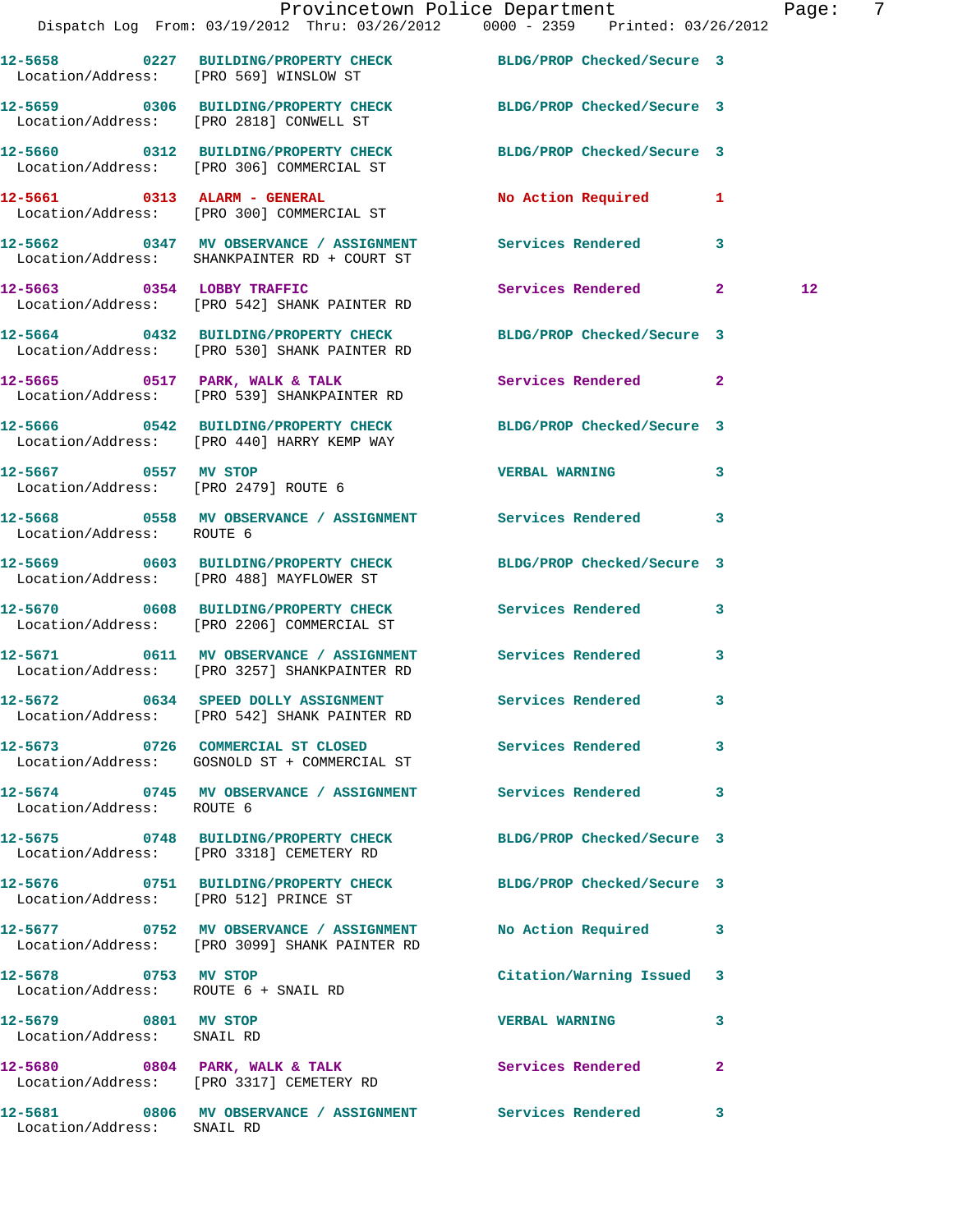| 12-5682 0820 MV STOP<br>Location/Address: ROUTE 6 + SNAIL RD |                                                                                         | Citation/Warning Issued 3  |                         |
|--------------------------------------------------------------|-----------------------------------------------------------------------------------------|----------------------------|-------------------------|
| 12-5683 0822 MV STOP<br>Location/Address: ROUTE 6 + SNAIL RD |                                                                                         | <b>VERBAL WARNING</b>      | 3                       |
| Location/Address: ROUTE 6                                    | 12-5684 0824 MV OBSERVANCE / ASSIGNMENT No Action Required                              |                            | 3                       |
|                                                              | 12-5688 0824 BUILDING/PROPERTY CHECK<br>Location/Address: [PRO 2898] JEROME SMITH RD    | No Action Required         | 3                       |
| 12-5685 0833 MV STOP                                         | Location: [PRO 3672] TOWN LINE                                                          | <b>VERBAL WARNING</b>      | 3                       |
| 12-5686 0837 MV STOP<br>Location/Address: [PRO 521] ROUTE 6  |                                                                                         | <b>VERBAL WARNING</b>      | 3                       |
| Location/Address: [PRO 3259] MACMILLAN                       | 12-5687 0840 BUILDING/PROPERTY CHECK BLDG/PROP Checked/Secure 3                         |                            |                         |
| Location/Address: RACE POINT RD                              | 12-5691 0847 MV OBSERVANCE / ASSIGNMENT Services Rendered 3                             |                            |                         |
| 12-5689 0848 MV STOP<br>Location/Address: SHANK PAINTER RD   |                                                                                         | Citation/Warning Issued 3  |                         |
| 12-5690 0854 MV STOP<br>Location/Address: RACE POINT RD      |                                                                                         | <b>VERBAL WARNING</b>      | 3                       |
| 12-5692 0907 MV STOP<br>Location/Address: BROWNE ST          |                                                                                         | No Action Required         | 3                       |
|                                                              | 12-5693 0910 BUILDING/PROPERTY CHECK<br>Location/Address: [PRO 2206] COMMERCIAL ST      | BLDG/PROP Checked/Secure 3 |                         |
| 12-5694 0933 ANIMAL CALL                                     |                                                                                         | Citation/Warning Issued 2  |                         |
|                                                              | Location/Address: [PRO 1843] BRADFORD ST EXT<br>12-5695 0959 MV OBSERVANCE / ASSIGNMENT | No Action Required 3       |                         |
| Location/Address: SHANKPAINTER RD                            | 12-5696 1003 ALARM - GENERAL                                                            | <b>Services Rendered</b> 1 |                         |
|                                                              | Location/Address: [PRO 2989] COMMERCIAL ST                                              |                            |                         |
| 12-5697 1016 ALARM - GENERAL                                 | Location/Address: [PRO 3671] COMMERCIAL ST                                              | <b>Services Rendered</b>   | $\mathbf{1}$            |
|                                                              | 12-5698 1028 TRAFFIC CONTROL<br>Location/Address: ROUTE 6 + MAYFLOWER AVE               | <b>GONE ON ARRIVAL</b>     | 3                       |
| 12-5699 1029 DOG PARASITES                                   | Location/Address: [PRO 2645] SHANK PAINTER RD                                           | <b>Services Rendered</b>   | $\mathbf{2}$            |
|                                                              | 12-5703 1113 DUMPSTER PERMISSION<br>Location/Address: [PRO 824] COMMERCIAL ST           | Services Rendered          | 3                       |
| Location/Address: [PRO 571] ALDEN ST                         | 12-5700 1123 BUILDING/PROPERTY CHECK                                                    | BLDG/PROP Checked/Secure 3 |                         |
| 12-5701 1129 MEDICAL EMERGENCY<br>Location/Address: POINT ST |                                                                                         | <b>PATIENT REFUSAL</b>     | $\mathbf{1}$            |
| Location/Address: ROUTE 6 + CONWELL ST                       | 12-5702 1201 TRASH IN ROAD/HWY ADVISED Services Rendered                                |                            | 3                       |
| 12-5704 1248 LOOSE DOG                                       | Location/Address: [PRO 3053] WEST VINE ST                                               | Could Not Locate           | $\mathbf{2}$            |
|                                                              | 12-5705 1255 PARKING COMPLAINT / GENERAL GONE ON ARRIVAL                                |                            | $\overline{\mathbf{3}}$ |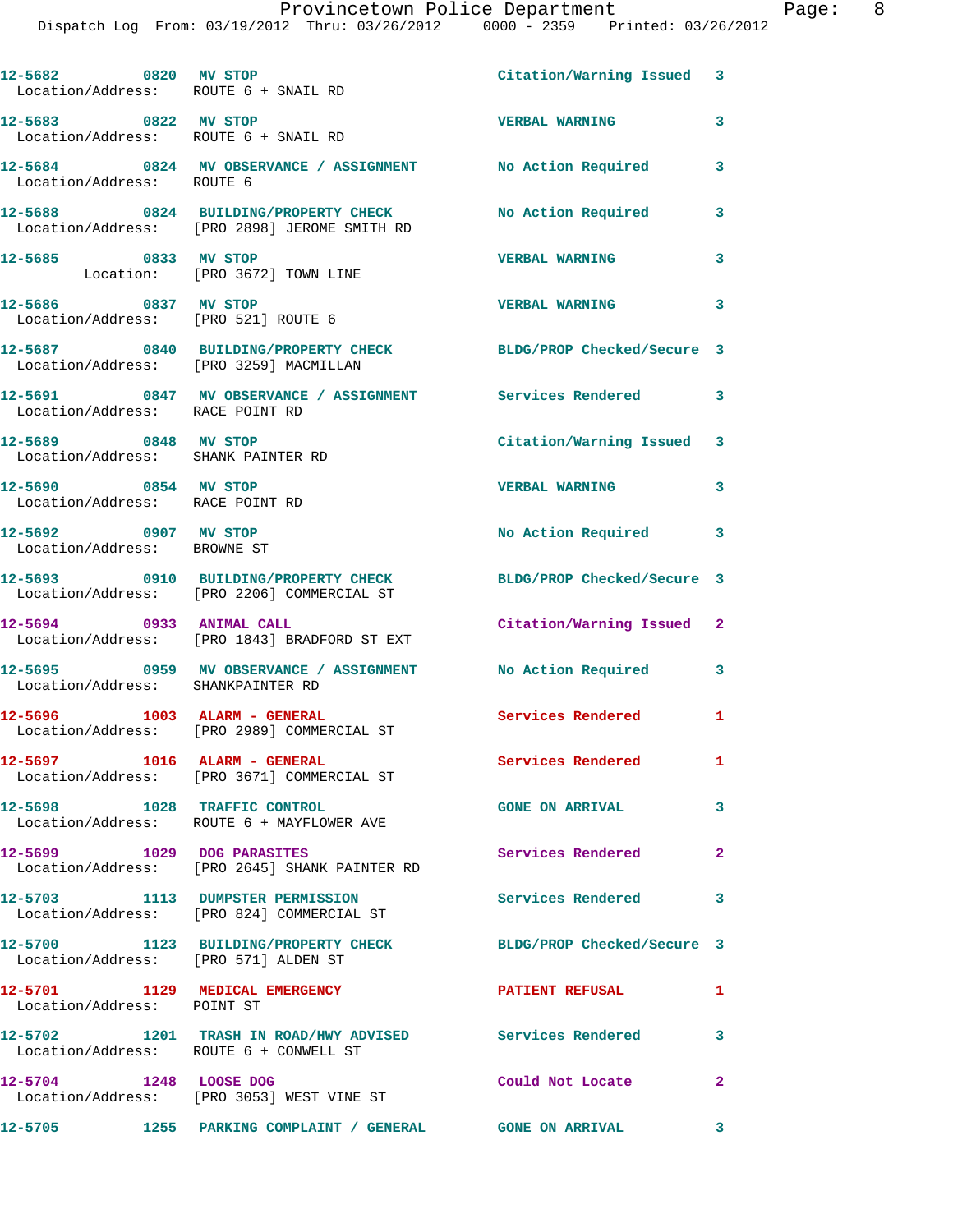|                                                      | Dispatch Log From: 03/19/2012 Thru: 03/26/2012 0000 - 2359 Printed: 03/26/2012                                   | Provincetown Police Department |   | Page: 9 |  |
|------------------------------------------------------|------------------------------------------------------------------------------------------------------------------|--------------------------------|---|---------|--|
|                                                      | Location/Address: CARVER ST + COMMERCIAL ST                                                                      |                                |   |         |  |
| Location/Address: [PRO 3287] ROUTE 6                 | 12-5706 1317 BUILDING/PROPERTY CHECK BLDG/PROP Checked/Secure 3                                                  |                                |   |         |  |
| 12-5707 1337 MV STOP<br>Location/Address: FREEMAN ST |                                                                                                                  | VERBAL WARNING 3               |   |         |  |
| Location/Address: [TRU] ROUTE                        | 12-5708 1448 HAZARD IN ROADWAY/TRURO Taken/Referred to Other 2                                                   |                                |   |         |  |
|                                                      | 12-5709 1521 BUILDING/PROPERTY CHECK BLDG/PROP Checked/Secure 3<br>Location/Address: [PRO 2898] JEROME SMITH RD  |                                |   |         |  |
| 12-5710 1541 MV STOP                                 | Location/Address: SHANK PAINTER RD + PROVINCE RD                                                                 | VERBAL WARNING 3               |   |         |  |
| Location/Address: ROUTE 6                            | 12-5711 1601 ASSIST AGENCY / MUTUAL AID No Action Required 3                                                     |                                |   |         |  |
| Location/Address: [PRO 564] BAYBERRY                 | 12-5712 1605 BUILDING/PROPERTY CHECK BLDG/PROP Checked/Secure 3                                                  |                                |   |         |  |
| 12-5713 1638 HAZARDS                                 | Location/Address: GOSNOLD ST + COMMERCIAL ST                                                                     | Taken/Referred to Other 2      |   |         |  |
| Location/Address: [PRO 2521] ROUTE 6                 | 12-5714 1715 MV OBSERVANCE / ASSIGNMENT No Action Required 3                                                     |                                |   |         |  |
| Location/Address: [PRO 444] HIGH POLE                | 12-5715 1717 BUILDING/PROPERTY CHECK BLDG/PROP Checked/Secure 3                                                  |                                |   |         |  |
|                                                      | 12-5717 1802 ASSIST AGENCY / NO WATER Services Rendered 3<br>Location/Address: [PRO 249] COMMERCIAL ST           |                                |   |         |  |
| Location/Address: [PRO 433] RYDER ST                 | 12-5718 1816 BUILDING/PROPERTY CHECK BLDG/PROP Checked/Secure 3                                                  |                                |   |         |  |
|                                                      | 12-5719 1827 ASSIST CITIZEN/COMPLAINT SPOKEN TO<br>Location/Address: [PRO 442] HARRY KEMP WAY                    |                                | 3 |         |  |
| 12-5720                                              | 1856 PARK, WALK & TALK<br>Location/Address: [PRO 3430] COMMERCIAL ST                                             | Services Rendered 2            |   |         |  |
|                                                      | 12-5722 2017 SPEED DOLLY ASSIGNMENT/07 No Action Required<br>Location/Address: [PRO 542] SHANK PAINTER RD        |                                | 3 |         |  |
| Location/Address: [PRO 3440] ROUTE 6                 | 12-5723 2020 MV OBSERVANCE / ASSIGNMENT No Action Required                                                       |                                | 3 |         |  |
|                                                      | 12-5724 2032 MV OBSERVANCE / ASSIGNMENT No Action Required<br>Location/Address: RYDER ST + BRADFORD ST           |                                | 3 |         |  |
|                                                      | 12-5725 2105 BUILDING/PROPERTY CHECK BLDG/PROP Checked/Secure 3<br>Location/Address: [PRO 175] COMMERCIAL ST     |                                |   |         |  |
|                                                      | 12-5726 2112 SUSPICIOUS ACTIVITY<br>Location/Address: [PRO 547] COMMERCIAL ST                                    | Services Rendered 2            |   |         |  |
| Location/Address: [PRO 3287] ROUTE 6                 | 12-5727 2135 BUILDING/PROPERTY CHECK BLDG/PROP Checked/Secure 3                                                  |                                |   |         |  |
|                                                      | 12-5728 2138 BUILDING/PROPERTY CHECK BLDG/PROP Checked/Secure 3<br>Location/Address: [PRO 306] COMMERCIAL ST     |                                |   |         |  |
| 12-5729 2144 COMPLAINT                               | Location/Address: [PRO 210] COMMERCIAL ST                                                                        | SPOKEN TO 3                    |   |         |  |
|                                                      | 12-5730 2148 BUILDING/PROPERTY CHECK BLDG/PROP Checked/Secure 3<br>Location/Address: [PRO 3030] TIN PAN ALLEY RD |                                |   |         |  |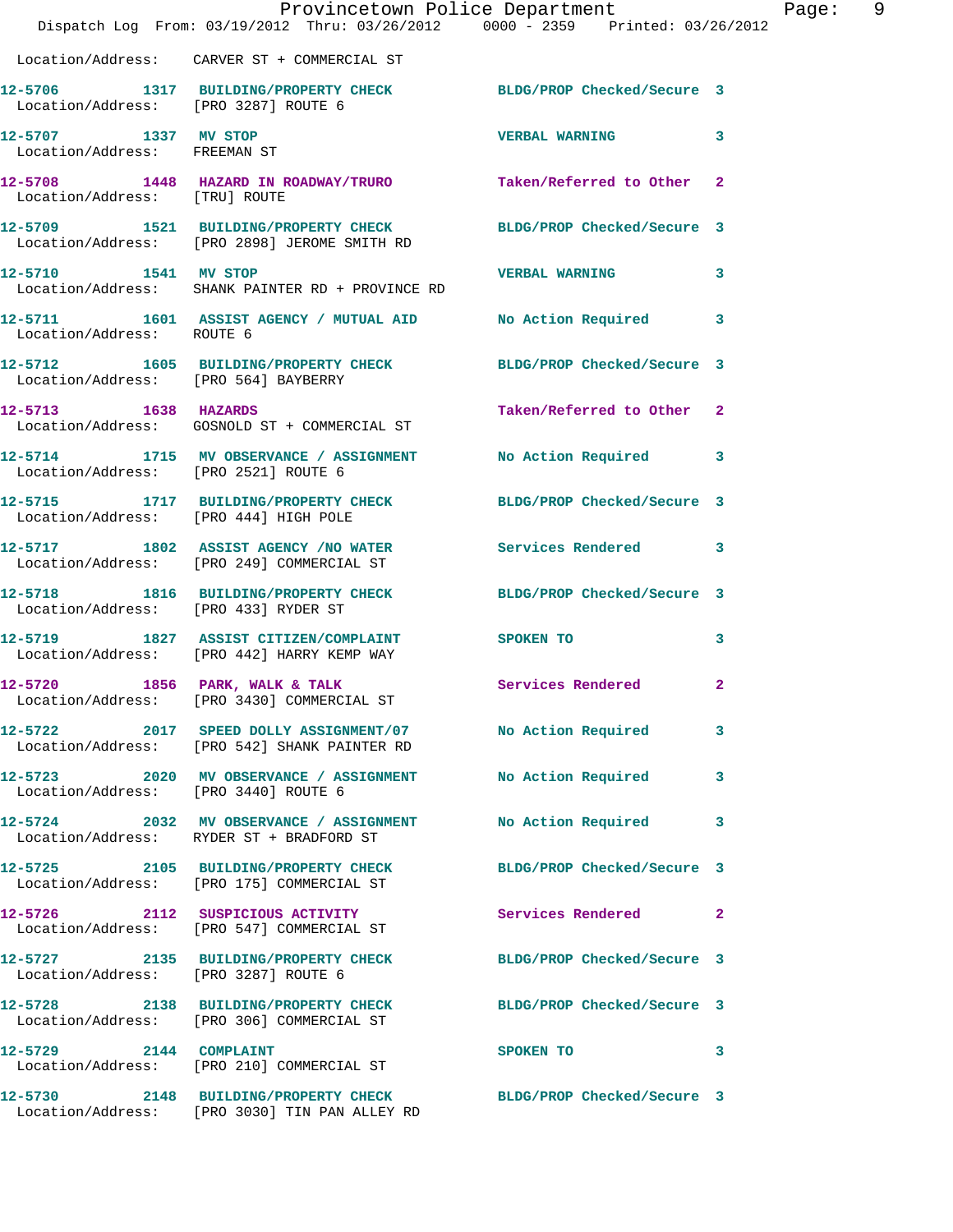|                                        | Dispatch Log From: 03/19/2012 Thru: 03/26/2012 0000 - 2359 Printed: 03/26/2012                                  | Provincetown Police Department |              | Page: 10 |  |
|----------------------------------------|-----------------------------------------------------------------------------------------------------------------|--------------------------------|--------------|----------|--|
|                                        |                                                                                                                 |                                |              |          |  |
|                                        | 12-5731 2238 GENERAL INFO/H.F.                                                                                  | No Action Required 3           |              |          |  |
|                                        | 12-5732 2338 BUILDING/PROPERTY CHECK BLDG/PROP Checked/Secure 3<br>Location/Address: [PRO 306] COMMERCIAL ST    |                                |              |          |  |
| Location/Address: [PRO 512] PRINCE ST  | 12-5734 2342 BUILDING/PROPERTY CHECK Services Rendered 3                                                        |                                |              |          |  |
|                                        | 12-5735 2343 BAR CHECK<br>Location/Address: [PRO 399] COMMERCIAL ST                                             | Services Rendered 2            |              |          |  |
|                                        | 12-5736 2347 BAR CHECK<br>Location/Address: [PRO 3443] COMMERCIAL ST                                            | No Action Required 2           |              |          |  |
|                                        | 12-5737 2348 BUILDING/PROPERTY CHECK BLDG/PROP Checked/Secure 3<br>Location/Address: [PRO 530] SHANKPAINTER RD  |                                |              |          |  |
|                                        | 12-5738 2357 MV OBSERVANCE / ASSIGNMENT Services Rendered 3<br>Location/Address: BRADFORD ST + CONWELL ST       |                                |              |          |  |
| For Date: $03/22/2012$ - Thursday      |                                                                                                                 |                                |              |          |  |
|                                        | 12-5739 0012 LOBBY TRAFFIC<br>Location/Address: [PRO 542] SHANK PAINTER RD                                      | Services Rendered 2            |              | 27       |  |
|                                        | 12-5740 0021 BUILDING/PROPERTY CHECK Services Rendered<br>Location/Address: [PRO 440] HARRY KEMP WAY            |                                | 3            |          |  |
|                                        | 12-5741 0025 MV OBSERVANCE / ASSIGNMENT Services Rendered<br>Location/Address: [PRO 2577] BRADFORD ST           |                                | 3            |          |  |
|                                        | 12-5742 0039 MV OBSERVANCE / ASSIGNMENT Services Rendered<br>Location/Address: BRADFORD ST + STANDISH ST        |                                | 3            |          |  |
|                                        | 12-5743 0107 BUILDING/PROPERTY CHECK Services Rendered 3<br>Location/Address: [PRO 182] COMMERCIAL ST           |                                |              |          |  |
|                                        | 12-5744 0110 BUILDING/PROPERTY CHECK BLDG/PROP Checked/Secure 3<br>Location/Address: [PRO 105] COMMERCIAL ST    |                                |              |          |  |
| Location/Address: [PRO 444] HIGH POLE  | 12-5745 0122 BUILDING/PROPERTY CHECK BLDG/PROP Checked/Secure 3                                                 |                                |              |          |  |
| Location/Address: [PRO 43] BRADFORD ST | 12-5746 0139 MV OBSERVANCE / ASSIGNMENT Services Rendered                                                       |                                | 3            |          |  |
| 12-5747 0141 MV STOP                   | Location/Address: BRADFORD ST + HIGH POLE HILL                                                                  | <b>VERBAL WARNING</b>          | 3            |          |  |
|                                        | 12-5748 0146 MV OBSERVANCE / ASSIGNMENT Services Rendered<br>Location/Address: [PRO 43] BRADFORD ST             |                                | $\mathbf{3}$ |          |  |
|                                        | 12-5749 0301 BUILDING/PROPERTY CHECK Services Rendered 3<br>Location/Address: [PRO 3259] MACMILLAN              |                                |              |          |  |
|                                        | 12-5750 0306 BUILDING/PROPERTY CHECK BLDG/PROP Checked/Secure 3<br>Location/Address: [PRO 3287] ROUTE 6         |                                |              |          |  |
|                                        | 12-5751 0402 BUILDING/PROPERTY CHECK BLDG/PROP Checked/Secure 3<br>Location/Address: [PRO 2898] JEROME SMITH RD |                                |              |          |  |
|                                        | 12-5752 0410 BUILDING/PROPERTY CHECK BLDG/PROP Checked/Secure 3<br>Location/Address: [PRO 175] COMMERCIAL ST    |                                |              |          |  |
|                                        | 12-5753 0532 BUILDING/PROPERTY CHECK BLDG/PROP Checked/Secure 3<br>Location/Address: [PRO 519] RACE POINT RD    |                                |              |          |  |
|                                        | 12-5754 0540 MV OBSERVANCE / ASSIGNMENT Services Rendered 3<br>Location/Address: [PRO 1922] SHANKPAINTER RD     |                                |              |          |  |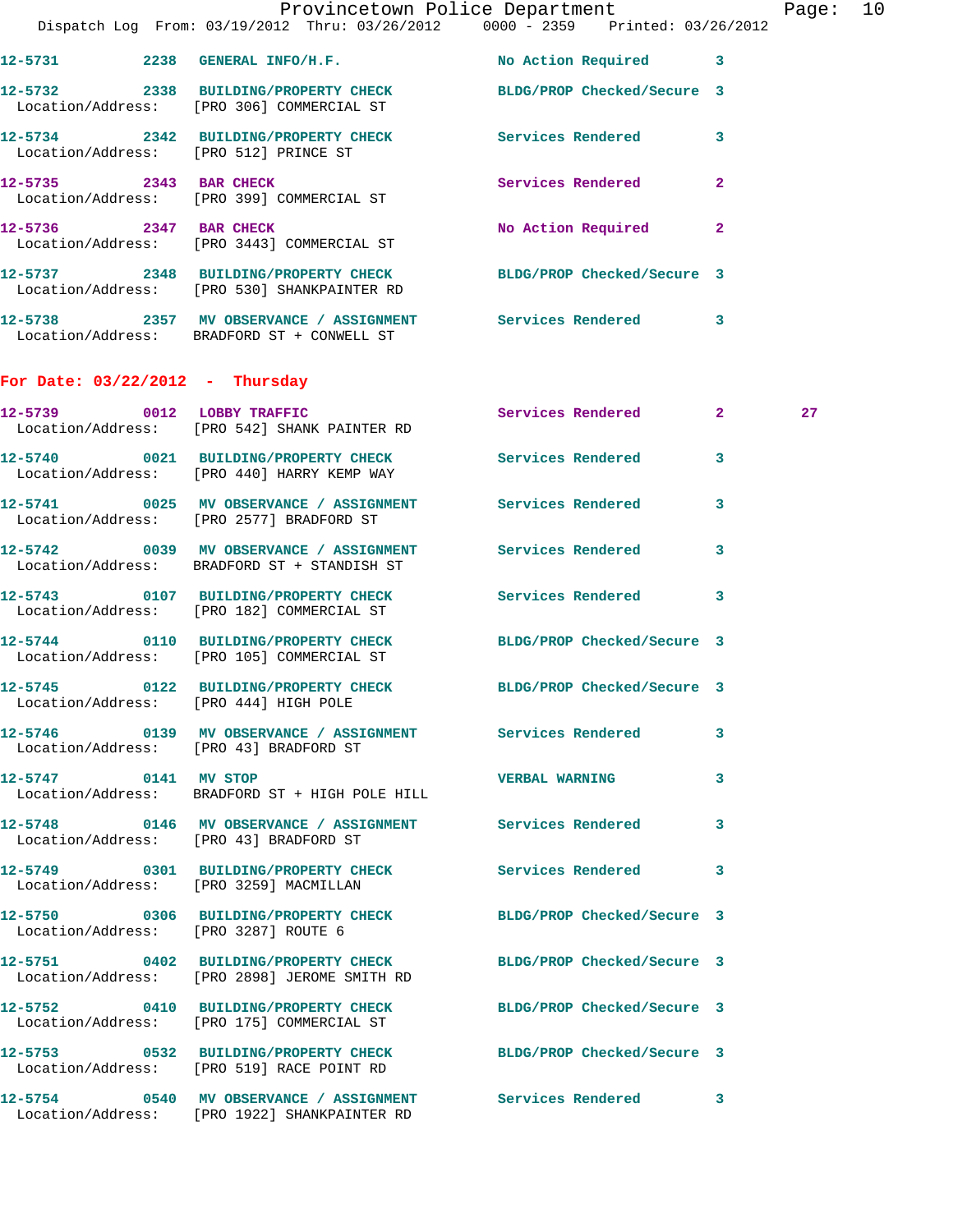|                                                             | Provincetown Police Department Page: 11<br>Dispatch Log From: 03/19/2012 Thru: 03/26/2012   0000 - 2359   Printed: 03/26/2012 |                            |              |  |
|-------------------------------------------------------------|-------------------------------------------------------------------------------------------------------------------------------|----------------------------|--------------|--|
| Location/Address: ROUTE 6 + CONWELL ST                      | 12-5755 0610 MV OBSERVANCE / ASSIGNMENT Services Rendered                                                                     |                            | $\mathbf{3}$ |  |
|                                                             | 12-5756 0725 BUILDING/PROPERTY CHECK No Action Required 3<br>Location/Address: [PRO 444] HIGH POLE                            |                            |              |  |
| Location/Address: ROUTE 6                                   | 12-5757 0725 MV OBSERVANCE / ASSIGNMENT No Action Required 3                                                                  |                            |              |  |
| 12-5758 0741 MV STOP<br>Location/Address: [PRO 521] ROUTE 6 |                                                                                                                               | <b>VERBAL WARNING</b>      | 3            |  |
| 12-5759 0741 MV STOP                                        | Location/Address: [PRO 521] ROUTE 6                                                                                           | <b>VERBAL WARNING</b>      | 3            |  |
|                                                             | 12-5760 0748 BUILDING/PROPERTY CHECK BLDG/PROP Checked/Secure 3<br>Location/Address: [PRO 3317] CEMETERY RD                   |                            |              |  |
|                                                             | 12-5761 0749 PARK, WALK & TALK BLDG/PROP Checked/Secure 2<br>Location/Address: [PRO 3287] ROUTE 6                             |                            |              |  |
|                                                             | 12-5762 0750 BUILDING/PROPERTY CHECK BLDG/PROP Checked/Secure 3<br>Location/Address: [PRO 2206] COMMERCIAL ST                 |                            |              |  |
|                                                             | 12-5763 0819 MV OBSERVANCE / ASSIGNMENT No Action Required 3<br>Location/Address: HARRY KEMP WAY + HOWLAND ST                 |                            |              |  |
|                                                             | 12-5764 0911 ALARM - GENERAL<br>Location/Address: [PRO 3671] COMMERCIAL ST                                                    | Services Rendered 1        |              |  |
| Location/Address: [PRO 571] ALDEN ST                        | 12-5765 0930 BUILDING/PROPERTY CHECK BLDG/PROP Checked/Secure 3                                                               |                            |              |  |
|                                                             | 12-5766 0946 BUILDING/PROPERTY CHECK BLDG/PROP Checked/Secure 3<br>Location/Address: [PRO 3318] CEMETERY RD                   |                            |              |  |
|                                                             | 12-5767 1005 BUILDING/PROPERTY CHECK BLDG/PROP Checked/Secure 3<br>Location/Address: [PRO 1638] COMMERCIAL ST                 |                            |              |  |
|                                                             | 12-5768 1006 PARK, WALK & TALK 1988 Services Rendered 2<br>Location: [PRO 3431] LOPES SQUARE                                  |                            |              |  |
|                                                             | 12-5769 1014 BUILDING/PROPERTY CHECK<br>Location/Address: [PRO 2500] COMMERCIAL ST                                            | BLDG/PROP Checked/Secure 3 |              |  |
| Location/Address: [PRO 1815] OAK DR                         | 12-5770 1017 ABUNDANCE OF CANINES                                                                                             | Services Rendered 2        |              |  |
|                                                             | 12-5771 1019 BUILDING/PROPERTY CHECK BLDG/PROP Checked/Secure 3<br>Location/Address: [PRO 2483] COMMERCIAL ST                 |                            |              |  |
|                                                             | 12-5772 1148 FOLLOW UP<br>Location/Address: [PRO 2645] SHANK PAINTER RD                                                       | Services Rendered          | $\mathbf{2}$ |  |
| 12-5773 1200 VANDALISM                                      | Location/Address: [PRO 447] JEROME SMITH RD                                                                                   | Services Rendered 3        |              |  |
|                                                             | 12-5774 1226 PARK, WALK & TALK<br>Location/Address: [PRO 285] COMMERCIAL ST                                                   | <b>Services Rendered</b>   | $\mathbf{2}$ |  |
| 12-5861 1245 MV ACCIDENT<br>Refer To Accident: 12-8-AC      | Location/Address: [PRO 444] HIGH POLE HILL                                                                                    | Investigated               | 1            |  |
|                                                             | 12-5775 1300 PARK, WALK & TALK<br>Location/Address: [PRO 537] SHANK PAINTER RD                                                | Services Rendered          | 2            |  |
| 12-5776 1306 MV STOP                                        | Location/Address: ROUTE 6 + SHANK PAINTER RD                                                                                  | <b>VERBAL WARNING</b>      | 3            |  |
| 12-5777                                                     | 1352 PARKING COMPLAINT / GENERAL No Action Required                                                                           |                            | 3            |  |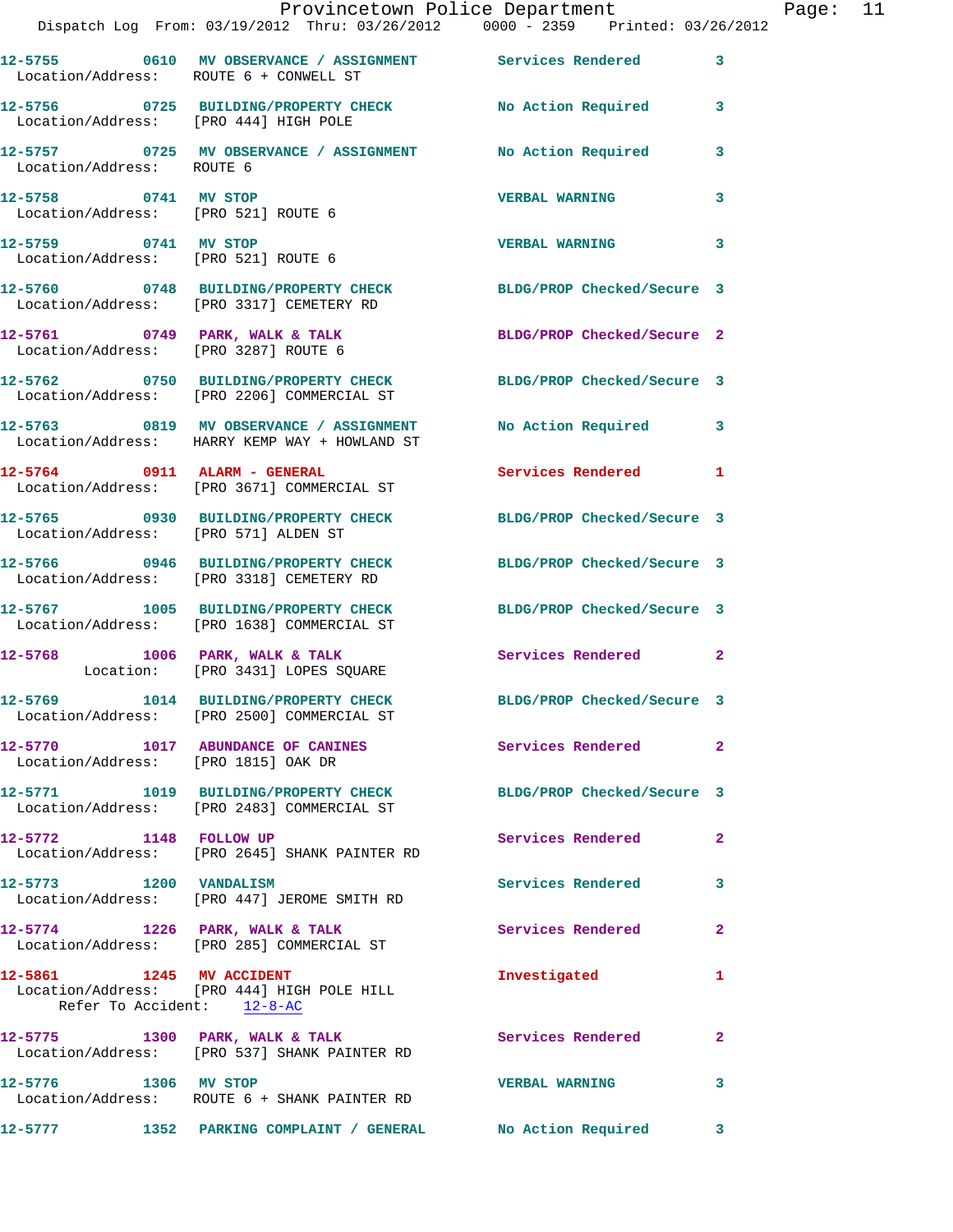|                                                   | Dispatch Log From: 03/19/2012 Thru: 03/26/2012 0000 - 2359 Printed: 03/26/2012                                                          | Provincetown Police Department Page: 12 |                |  |
|---------------------------------------------------|-----------------------------------------------------------------------------------------------------------------------------------------|-----------------------------------------|----------------|--|
|                                                   | Location/Address: [PRO 2167] COMMERCIAL ST                                                                                              |                                         |                |  |
|                                                   | 12-5778 1412 ASSIST CITIZEN/PROPERTY Services Rendered 3<br>Location/Address: [PRO 542MA] SHANK PAINTER RD<br>Refer To Arrest: 12-29-AR |                                         |                |  |
|                                                   | 12-5779 1432 LOST/PROPERTY-LOCATED No Action Required 3<br>Location/Address: [PRO 542] SHANK PAINTER RD                                 |                                         |                |  |
| Location/Address: [TRU] SHORE RD                  | 12-5780 1454 SERVE TRESPASS ORDER SPOKEN TO                                                                                             |                                         | $\overline{2}$ |  |
|                                                   | 12-5781 1601 COMPLAINT/FRIDGE IN ROAD SPOKEN TO<br>Location/Address: [PRO 170] COMMERCIAL ST                                            |                                         | 3              |  |
| 12-5782 1601 COMPLAINT                            | Location/Address: COMMERCIAL ST + GOSNOLD ST                                                                                            | SPOKEN TO                               | 3              |  |
|                                                   | 12-5783 1603 PARKING COMPLAINT / GENERAL VERBAL WARNING<br>Location/Address: [PRO 530] SHANK PAINTER RD                                 |                                         | $\mathbf{3}$   |  |
|                                                   | 12-5787 1613 MV COMPLAINT/SIDEWALK VERBAL WARNING<br>Location/Address: [PRO 175] COMMERCIAL ST                                          |                                         | $\mathbf{2}$   |  |
| Location/Address: [PRO 2521] ROUTE 6              | 12-5784 1618 MV OBSERVANCE / ASSIGNMENT No Action Required 3                                                                            |                                         |                |  |
| 12-5786 1625 MV STOP<br>Location/Address: ROUTE 6 |                                                                                                                                         | <b>VERBAL WARNING</b> 3                 |                |  |
|                                                   | 12-5785 1626 BUILDING/PROPERTY CHECK Services Rendered 3<br>Location/Address: [PRO 512] PRINCE ST                                       |                                         |                |  |
| Location/Address: [PRO 2543] MACMILLAN            | 12-5788 1634 BUILDING/PROPERTY CHECK BLDG/PROP Checked/Secure 3                                                                         |                                         |                |  |
| 12-5789 1643 MV STOP                              | Location/Address: [PRO 106] COMMERCIAL ST                                                                                               | <b>VERBAL WARNING 3</b>                 |                |  |
|                                                   | 12-5790 1645 PARK, WALK & TALK 3 Services Rendered 2<br>Location/Address: [PRO 182] COMMERCIAL ST                                       |                                         |                |  |
|                                                   | 12-5791 1649 MV STOP<br>Location/Address: [PRO 569] WINSLOW ST                                                                          | VERBAL WARNING 3                        |                |  |
|                                                   | 12-5792 1703 BUILDING/PROPERTY CHECK BLDG/PROP Checked/Secure 3<br>Location/Address: [PRO 3256] COMMERCIAL ST                           |                                         |                |  |
|                                                   | 12-5793 1732 BUILDING/PROPERTY CHECK BLDG/PROP Checked/Secure 3<br>Location/Address: [PRO 564] BAYBERRY                                 |                                         |                |  |
|                                                   | 12-5794 1800 PARK, WALK & TALK<br>Location/Address: [PRO 3222] ALDEN ST                                                                 | Services Rendered 2                     |                |  |
|                                                   | 12-5795 1800 ANIMAL CALL/LOST HUSKY Services Rendered 2<br>Location/Address: [PRO 2130] COMMERCIAL ST                                   |                                         |                |  |
|                                                   | 12-5796 1825 BUILDING/PROPERTY CHECK BLDG/PROP Checked/Secure 3<br>Location/Address: [PRO 3259] MACMILLAN                               |                                         |                |  |
|                                                   | 12-5797 1833 MV OBSERVANCE / ASSIGNMENT NO Action Required 3<br>Location/Address: [PRO 2784] SHANKPAINTER RD                            |                                         |                |  |
|                                                   | 12-5798 1841 MV OBSERVANCE / ASSIGNMENT<br>Location/Address: SHANKPAINTER RD + BRADFORD ST                                              | No Action Required 3                    |                |  |
| 12-5799 1844 MV STOP                              | Location/Address: [PRO 25] BRADFORD ST                                                                                                  | VERBAL WARNING 3                        |                |  |
|                                                   | 12-5800 1857 PARKING COMPLAINT / GENERAL Services Rendered 3<br>Location/Address: [PRO 1977] COMMERCIAL ST                              |                                         |                |  |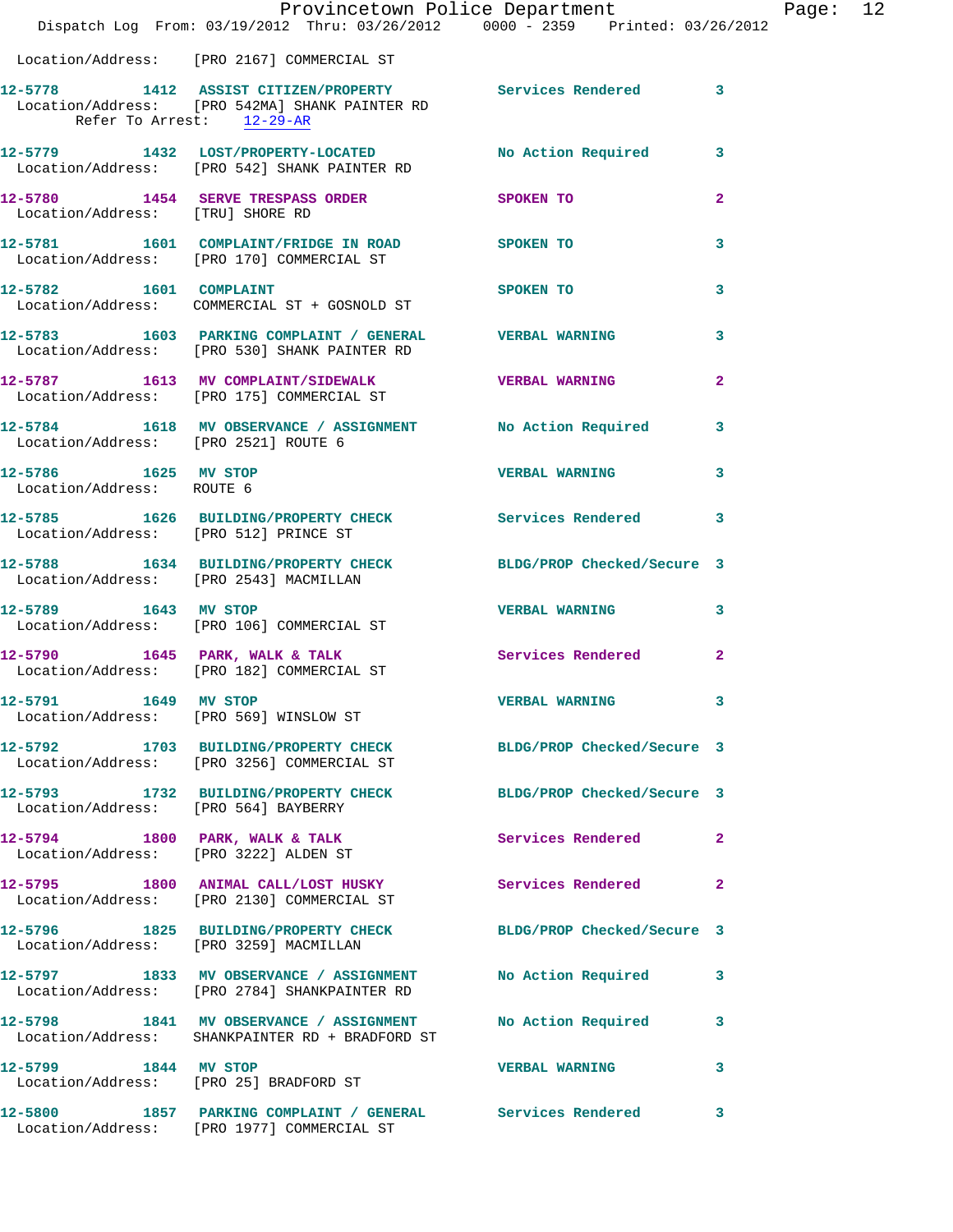|                                                |  | Provincetown Police Department |             |                     |  |
|------------------------------------------------|--|--------------------------------|-------------|---------------------|--|
| Dispatch Log From: 03/19/2012 Thru: 03/26/2012 |  |                                | 0000 - 2359 | Printed: 03/26/2012 |  |

| Раαе |  |
|------|--|
|------|--|

| Refer To Arrest: 12-32-AR                              | Location/Address: [PRO 2784] SHANK PAINTER RD                                                                  |                       |                |    |
|--------------------------------------------------------|----------------------------------------------------------------------------------------------------------------|-----------------------|----------------|----|
| 12-5802 2039 MV STOP<br>Location/Address: BAYBERRY AVE |                                                                                                                | <b>VERBAL WARNING</b> | 3              |    |
|                                                        | 12-5803 2052 BUILDING/PROPERTY CHECK BLDG/PROP Checked/Secure 3<br>Location/Address: [PRO 175] COMMERCIAL ST   |                       |                |    |
|                                                        | 12-5804 2103 COMPLAINT/LIGHTS FLICKERING Services Rendered<br>Location/Address: [PRO 2102] SNOW ST             |                       | 3              |    |
|                                                        | 12-5807 2123 MEDICAL EMERGENCY PATIENT REFUSAL<br>Location/Address: [PRO 1439] UPPER MILLER HILL RD            |                       | 1              |    |
|                                                        | 12-5805 2125 MV OBSERVANCE / ASSIGNMENT No Action Required 3<br>Location/Address: [PRO 94] BRADFORD ST         |                       |                |    |
|                                                        | 12-5806 2127 BUILDING/PROPERTY CHECK BLDG/PROP Checked/Secure 3<br>Location/Address: [PRO 519] RACE POINT RD   |                       |                |    |
|                                                        | 12-5808 2139 MV OBSERVANCE / ASSIGNMENT No Action Required 3<br>Location/Address: [PRO 2577] BRADFORD ST       |                       |                |    |
|                                                        | 12-5809 2143 MV STOP<br>Location/Address: [PRO 204] COMMERCIAL ST                                              | <b>VERBAL WARNING</b> | 3              |    |
|                                                        | 12-5810 2230 BUILDING/PROPERTY CHECK BLDG/PROP Checked/Secure 3<br>Location/Address: [PRO 530] SHANKPAINTER RD |                       |                |    |
| 12-5811 2249 GENERAL INFO                              |                                                                                                                | Services Rendered     | 3              |    |
|                                                        | 12-5812 2251 GENERAL INFO                                                                                      | Services Rendered     | 3              |    |
| Refer To Arrest: 12-33-AR                              | 12-5813 2258 DISTURBANCE<br>Location/Address: [PRO 3430] COMMERCIAL ST                                         | Arrest(s) Made        | 1              |    |
|                                                        | 12-5814 2336 BUILDING/PROPERTY CHECK Services Rendered<br>Location/Address: [PRO 444] HIGH POLE                |                       | 3              |    |
|                                                        | 12-5815 2343 BAR CHECK Services Rendered<br>Location/Address: [PRO 2737] COMMERCIAL ST                         |                       | $\mathbf{2}$   |    |
| For Date: $03/23/2012$ - Friday                        |                                                                                                                |                       |                |    |
| 12-5816 0003 LOBBY TRAFFIC                             | Location/Address: [PRO 542] SHANK PAINTER RD                                                                   | Services Rendered     | $\mathbf{2}^-$ | 33 |
| 12-5817 0006 MV STOP                                   | Location/Address: CONWELL ST + OLD ANN PAGE WAY                                                                | <b>VERBAL WARNING</b> | 3              |    |
| 12-5818 0012 BAR CHECK                                 | Location/Address: [PRO 3443] COMMERCIAL ST                                                                     | No Action Required    | $\mathbf{2}$   |    |
| 12-5819                                                | 0016 BUILDING/PROPERTY CHECK                                                                                   | Services Rendered     | 3              |    |

Location/Address: [PRO 175] COMMERCIAL ST

Location/Address: [PRO 2543] MACMILLAN

Location/Address: BRADFORD ST + STANDISH ST

Location/Address: [PRO 3296] SHANKPAINTER RD

**12-5823 0040 MV OBSERVANCE / ASSIGNMENT Services Rendered 3** 

**12-5820 0018 BUILDING/PROPERTY CHECK BLDG/PROP Checked/Secure 3 12-5822 0020 MV OBSERVANCE / ASSIGNMENT Services Rendered 3 12-5821 0021 BUILDING/PROPERTY CHECK BLDG/PROP Checked/Secure 3**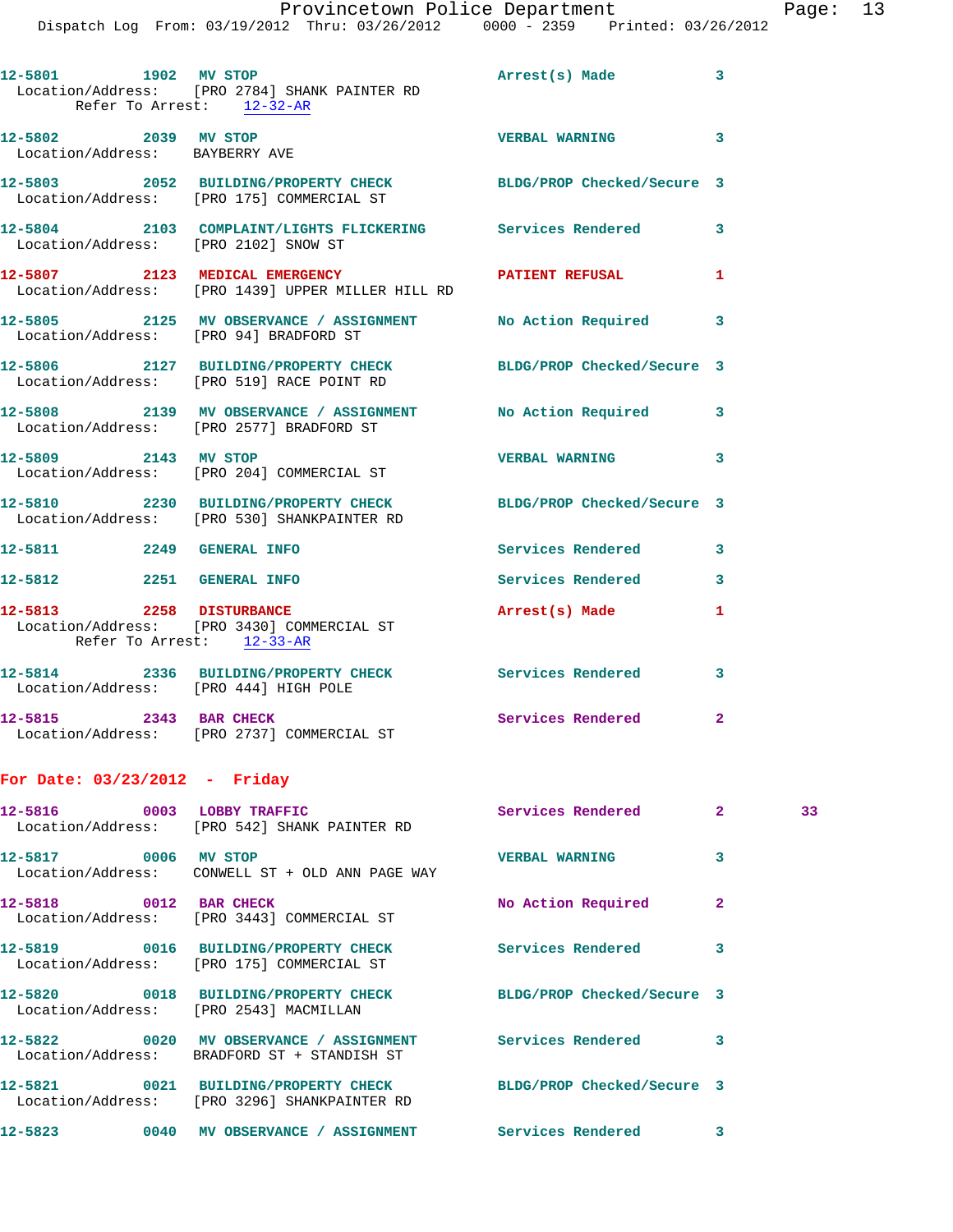|                                                      | Provincetown Police Department<br>Dispatch Log From: 03/19/2012 Thru: 03/26/2012 0000 - 2359 Printed: 03/26/2012 |                            |              |
|------------------------------------------------------|------------------------------------------------------------------------------------------------------------------|----------------------------|--------------|
|                                                      | Location/Address: BRADFORD ST + RYDER ST                                                                         |                            |              |
|                                                      | 12-5824 0122 BUILDING/PROPERTY CHECK BLDG/PROP Checked/Secure 3<br>Location/Address: [PRO 440] HARRY KEMP WAY    |                            |              |
|                                                      | 12-5825 0128 BUILDING/PROPERTY CHECK<br>Location/Address: [PRO 182] COMMERCIAL ST                                | Services Rendered          | $\mathbf{3}$ |
|                                                      | 12-5826 0133 MV STOP<br>Location/Address: HARRY KEMP WAY + AUNT SUKEYS WAY                                       | <b>VERBAL WARNING</b>      | 3            |
| 12-5827 0139 MV STOP                                 | Location/Address: [PRO 61] BRADFORD ST                                                                           | <b>VERBAL WARNING</b>      | 3            |
|                                                      | 12-5828 0147 BUILDING/PROPERTY CHECK<br>Location/Address: [PRO 2759] COMMERCIAL ST                               | BLDG/PROP Checked/Secure 3 |              |
|                                                      | 12-5829 0205 BUILDING/PROPERTY CHECK BLDG/PROP Checked/Secure 3<br>Location/Address: [PRO 447] JEROME SMITH RD   |                            |              |
|                                                      | 12-5830 0312 BUILDING/PROPERTY CHECK<br>Location/Address: COMMERCIAL ST + JOHNSON ST                             | BLDG/PROP Checked/Secure 3 |              |
|                                                      | 12-5831 0424 BUILDING/PROPERTY CHECK<br>Location/Address: [PRO 518] RACE POINT RD                                | Services Rendered 3        |              |
|                                                      | 12-5832 0503 BUILDING/PROPERTY CHECK<br>Location/Address: [PRO 545] SHANKPAINTER RD                              | BLDG/PROP Checked/Secure 3 |              |
| Location/Address: ROUTE 6                            | 12-5833 0554 MV OBSERVANCE / ASSIGNMENT Services Rendered                                                        |                            | 3            |
|                                                      | 12-5834 0601 BUILDING/PROPERTY CHECK Services Rendered<br>Location/Address: [PRO 1778] SHANKPAINTER RD           |                            | 3            |
| 12-5835 0612 GENERAL INFO                            |                                                                                                                  | Services Rendered          | 3            |
|                                                      | 12-5836 0620 SPEED DOLLY ASSIGNMENT<br>Location/Address: BRADFORD ST + NICKERSON ST                              | <b>Services Rendered</b>   | 3            |
| 12-5837 0718 911 GENERAL                             | Location/Address: [PRO 1207] COMMERCIAL ST                                                                       | Services Rendered          | 1            |
| Location/Address: [PRO 571] ALDEN ST                 | 12-5838 0725 BUILDING/PROPERTY CHECK BLDG/PROP Checked/Secure 3                                                  |                            |              |
|                                                      | 12-5840 0735 ASSIST AGENCY / MUTUAL AID Services Rendered 3<br>Location/Address: [PRO 3411] BRADFORD ST          |                            |              |
| Location/Address: [PRO 444] HIGH POLE                | 12-5839 0737 BUILDING/PROPERTY CHECK No Action Required                                                          |                            | $\mathbf{3}$ |
| Location/Address: ROUTE 6                            | 12-5841 0737 MV OBSERVANCE / ASSIGNMENT No Action Required                                                       |                            | $\mathbf{3}$ |
| 12-5842 0752 MV STOP<br>Location/Address: CONWELL ST |                                                                                                                  | <b>VERBAL WARNING</b>      | 3            |
|                                                      | 12-5843 0759 BUILDING/PROPERTY CHECK BLDG/PROP Checked/Secure 3<br>Location/Address: [PRO 2898] JEROME SMITH RD  |                            |              |
|                                                      | $12-5844$ 0800 ALARM - GENERAL<br>Location/Address: [PRO 3619] COMMERCIAL ST                                     | Services Rendered          | $\mathbf{1}$ |
|                                                      | 12-5845 0800 MV OBSERVANCE / ASSIGNMENT No Action Required 3<br>Location/Address: SHANKPAINTER RD                |                            |              |
| Location/Address: [PRO 3287] ROUTE 6                 | 12-5846 0820 BUILDING/PROPERTY CHECK BLDG/PROP Checked/Secure 3                                                  |                            |              |
| 12-5847 0825 FOLLOW UP                               |                                                                                                                  | Services Rendered 2        |              |

Page: 14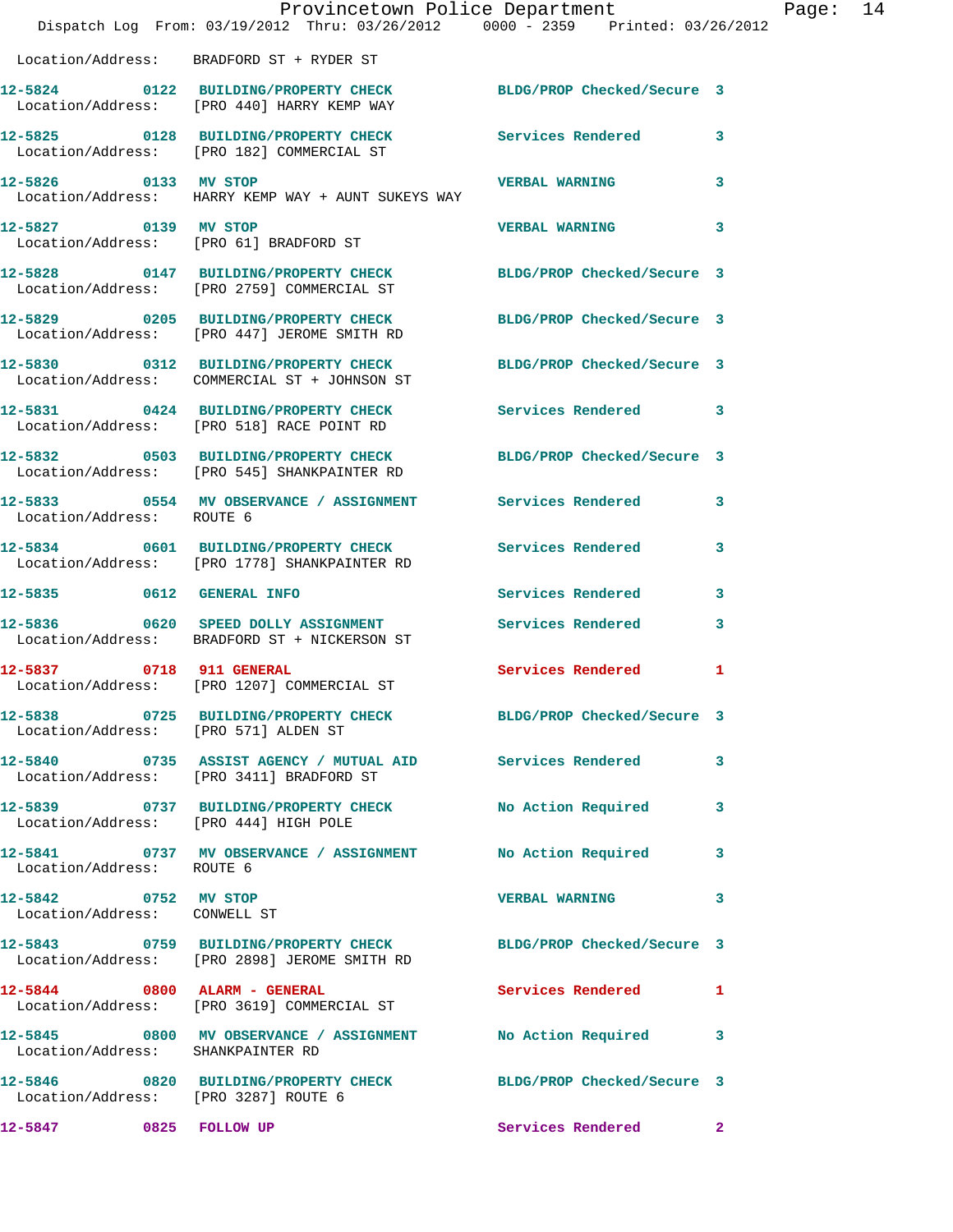|                                                              | Provincetown Police Department The Rage: 15<br>Dispatch Log From: 03/19/2012 Thru: 03/26/2012 0000 - 2359 Printed: 03/26/2012 |                            |                |   |  |
|--------------------------------------------------------------|-------------------------------------------------------------------------------------------------------------------------------|----------------------------|----------------|---|--|
| Location/Address: [PRO 1815] OAK DR                          |                                                                                                                               |                            |                |   |  |
| Location/Address: ROUTE 6                                    | 12-5848 0843 MV OBSERVANCE / ASSIGNMENT Services Rendered 3                                                                   |                            |                |   |  |
| 12-5849 0848 MV STOP<br>Location/Address: [PRO 521] ROUTE 6  |                                                                                                                               | No Action Required 3       |                |   |  |
|                                                              | 12-5850 0857 ASSIST CITIZEN<br>Location/Address: [PRO 542] SHANK PAINTER RD                                                   | Services Rendered 3        |                |   |  |
| Location/Address: [PRO 2543] MACMILLAN                       | 12-5851 0900 BUILDING/PROPERTY CHECK Services Rendered 3                                                                      |                            |                |   |  |
|                                                              | 12-5852 0903 DEAD BIRD ON LAWN<br>Location/Address: [PRO 829] COMMERCIAL ST                                                   | <b>Services Rendered</b> 2 |                |   |  |
|                                                              | 12-5853 0905 BUILDING/PROPERTY CHECK BLDG/PROP Checked/Secure 3<br>Location/Address: [PRO 3318] CEMETERY RD                   |                            |                |   |  |
|                                                              | 12-5854 0919 MV STOP<br>Location/Address: [PRO 2500] COMMERCIAL ST                                                            | BLDG/PROP Checked/Secure 3 |                |   |  |
|                                                              | 12-5855 1028 ASSIST CITIZEN<br>Location/Address: [PRO 542] SHANK PAINTER RD                                                   | Services Rendered 3        |                |   |  |
|                                                              | 12-5856 1040 ASSIST CITIZEN<br>Location/Address: [PRO 664] COMMERCIAL ST                                                      | Could Not Locate 3         |                |   |  |
|                                                              | 12-5858 1201 MV COMPLAINT COMPONER RESERVED AND THE VERBAL WARNING<br>Location: [PRO 3666] EAST HARBOR/PILGRIM LAKE           |                            | $\mathbf{2}$   |   |  |
| 12-5859 1319 HARASSMENT                                      | Location/Address: [PRO 537] SHANK PAINTER RD                                                                                  | SPOKEN TO                  | $\overline{2}$ |   |  |
|                                                              | 12-5860 1322 INFO SERVICES - LO<br>Location/Address: [PRO 542] SHANK PAINTER RD                                               | SPOKEN TO                  | $\mathbf{2}$   |   |  |
| 12-5863 1355 FOLLOW UP                                       | Location/Address: [PRO 83] CENTER ST                                                                                          | Services Rendered          | $\mathbf{2}$   |   |  |
|                                                              | 12-5862 1357 ALARM - GENERAL<br>Location/Address: [PRO 109] COMMERCIAL ST                                                     | <b>Services Rendered</b>   | $\mathbf{1}$   | 1 |  |
|                                                              | 12-5864 1527 BUILDING/PROPERTY CHECK BLDG/PROP Checked/Secure 3<br>Location/Address: [PRO 2543] MACMILLAN                     |                            |                |   |  |
|                                                              | 12-5865 1541 BUILDING/PROPERTY CHECK BLDG/PROP Checked/Secure 3<br>Location/Address: [PRO 519] RACE POINT RD                  |                            |                |   |  |
|                                                              | $12-5866$ 1541 PARK, WALK & TALK<br>Location/Address: [PRO 165] COMMERCIAL ST                                                 | Services Rendered 2        |                |   |  |
| Location/Address: SHANKPAINTER RD                            | 12-5868 1618 MV OBSERVANCE / ASSIGNMENT Services Rendered 3                                                                   |                            |                |   |  |
| 12-5869 1632 COMPLAINT                                       | Location/Address: [PRO 2898] JEROME SMITH RD                                                                                  | SPOKEN TO                  | 3              |   |  |
| Location/Address: [PRO 2521] ROUTE 6                         | 12-5870 1644 MV OBSERVANCE / ASSIGNMENT VERBAL WARNING                                                                        |                            | 3              |   |  |
| 12-5871 1653 MV STOP<br>Location/Address: [PRO 3440] ROUTE 6 |                                                                                                                               | <b>VERBAL WARNING</b>      | 3              |   |  |
| 12-5872 1702 COMPLAINT<br>Location/Address: COTTAGE ST       |                                                                                                                               | SPOKEN TO                  | 3              |   |  |
| 12-5873 1704 MV STOP<br>Location/Address: [PRO 3440] ROUTE 6 |                                                                                                                               | <b>VERBAL WARNING</b>      | 3              |   |  |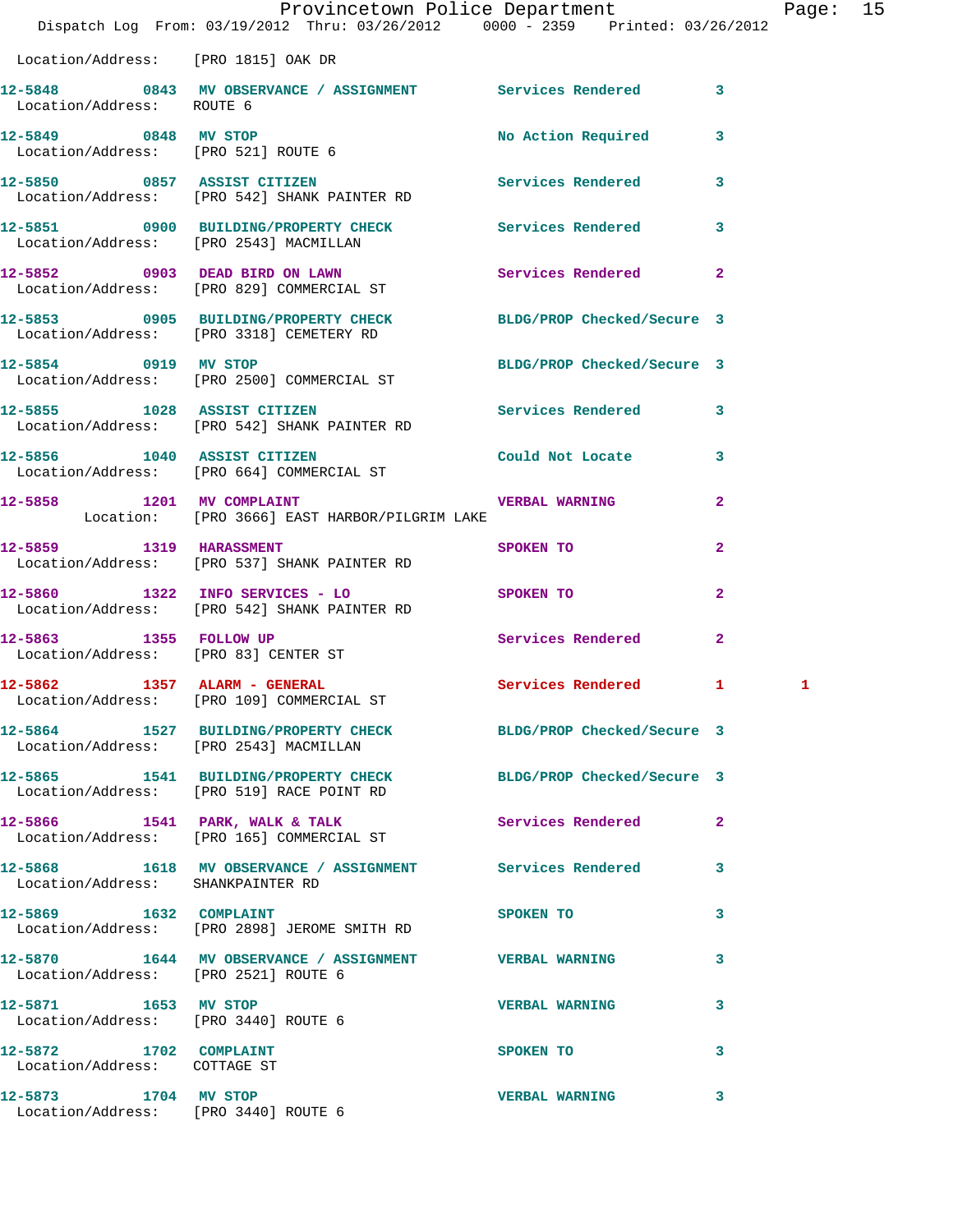|                                                                   | Provincetown Police Department<br>Dispatch Log From: 03/19/2012 Thru: 03/26/2012 0000 - 2359 Printed: 03/26/2012 |                            |              |
|-------------------------------------------------------------------|------------------------------------------------------------------------------------------------------------------|----------------------------|--------------|
|                                                                   | 12-5874 1728 BUILDING/PROPERTY CHECK BLDG/PROP Checked/Secure 3<br>Location/Address: [PRO 564] BAYBERRY AVE      |                            |              |
|                                                                   | 12-5875 1740 PARK, WALK & TALK<br>Location/Address: [PRO 3430] COMMERCIAL ST                                     | Services Rendered          | $\mathbf{2}$ |
|                                                                   | 12-5876 1755 FOLLOW UP<br>Location/Address: [PRO 142] COMMERCIAL ST                                              | Services Rendered          | $\mathbf{2}$ |
| 12-5877 1800 MV STOP                                              | Location/Address: KENDALL LN + BRADFORD ST                                                                       | <b>VERBAL WARNING</b>      | 3            |
| 12-5878 1800 COMPLAINT                                            | Location/Address: UPPER MILLER HILL RD                                                                           | Services Rendered          | 3            |
|                                                                   | 12-5879 1805 ASSIST AGENCY / MUTUAL AID Services Rendered<br>Location/Address: [PRO 3687] COMMERCIAL ST          |                            | 3            |
|                                                                   | $12-5880$ 1812 PARK, WALK & TALK<br>Location/Address: [PRO 105] COMMERCIAL ST                                    | <b>Services Rendered</b>   | $\mathbf{2}$ |
|                                                                   | 12-5881 1819 MV OBSERVANCE / ASSIGNMENT No Action Required<br>Location/Address: [PRO 2521] ROUTE 6               |                            | 3            |
|                                                                   | 12-5882 1827 BUILDING/PROPERTY CHECK BLDG/PROP Checked/Secure 3<br>Location/Address: [PRO 175] COMMERCIAL ST     |                            |              |
|                                                                   | 12-5883 1838 MV OBSERVANCE / ASSIGNMENT Services Rendered<br>Location/Address: BRADFORD ST + RYDER ST            |                            | 3            |
| 12-5884 1841 MV STOP                                              | Location/Address: [PRO 43] BRADFORD ST                                                                           | <b>VERBAL WARNING</b>      | 3            |
| 12-5885 1847 MV STOP                                              | Location/Address: RYDER ST + COMMERCIAL ST                                                                       | <b>VERBAL WARNING</b>      | 3            |
| 12-5886 1850 ASSIST CITIZEN<br>Location/Address: OLD ANN PAGE WAY |                                                                                                                  | Services Rendered          | 3            |
|                                                                   | 12-5888 1852 MV STOP<br>Location/Address: [PRO 1669] BRADFORD ST                                                 | Citation/Warning Issued    | 3            |
|                                                                   | 12-5887 1908 BUILDING/PROPERTY CHECK<br>Location/Address: [PRO 2206] COMMERCIAL ST                               | BLDG/PROP Checked/Secure 3 |              |
|                                                                   | 12-5889 1957 MV OBSERVANCE / ASSIGNMENT No Action Required<br>Location/Address: RYDER ST + BRADFORD ST           |                            | 3            |
| 12-5890 2003 MV STOP                                              | Location/Address: [PRO 731] BRADFORD ST                                                                          | <b>VERBAL WARNING</b>      | 3            |
| 12-5891 2011 MV STOP                                              | Location/Address: ALDEN ST + BRADFORD ST                                                                         | <b>VERBAL WARNING</b>      | 3            |
| 12-5892 2016 MV STOP                                              | Location/Address: [PRO 3456] RYDER ST EXT                                                                        | <b>VERBAL WARNING</b>      | 3            |
|                                                                   | 12-5893 2019 BUILDING/PROPERTY CHECK BLDG/PROP Checked/Secure 3<br>Location/Address: [PRO 2543] MACMILLAN WHARF  |                            |              |
| 12-5894 2025 MV STOP                                              | Location/Address: [PRO 765] BRADFORD ST                                                                          | <b>VERBAL WARNING</b>      | 3            |
|                                                                   | 12-5895 2037 BUILDING/PROPERTY CHECK BLDG/PROP Checked/Secure 3<br>Location/Address: [PRO 440] HARRY KEMP WAY    |                            |              |
|                                                                   | $12-5896$ 2042 PARK, WALK & TALK<br>Location/Address: [PRO 105] COMMERCIAL ST                                    | No Action Required         | $\mathbf{2}$ |
|                                                                   | 12-5897 2043 BUILDING/PROPERTY CHECK BLDG/PROP Checked/Secure 3                                                  |                            |              |

Location/Address: [PRO 530] SHANK PAINTER RD

Page:  $16$ <br>12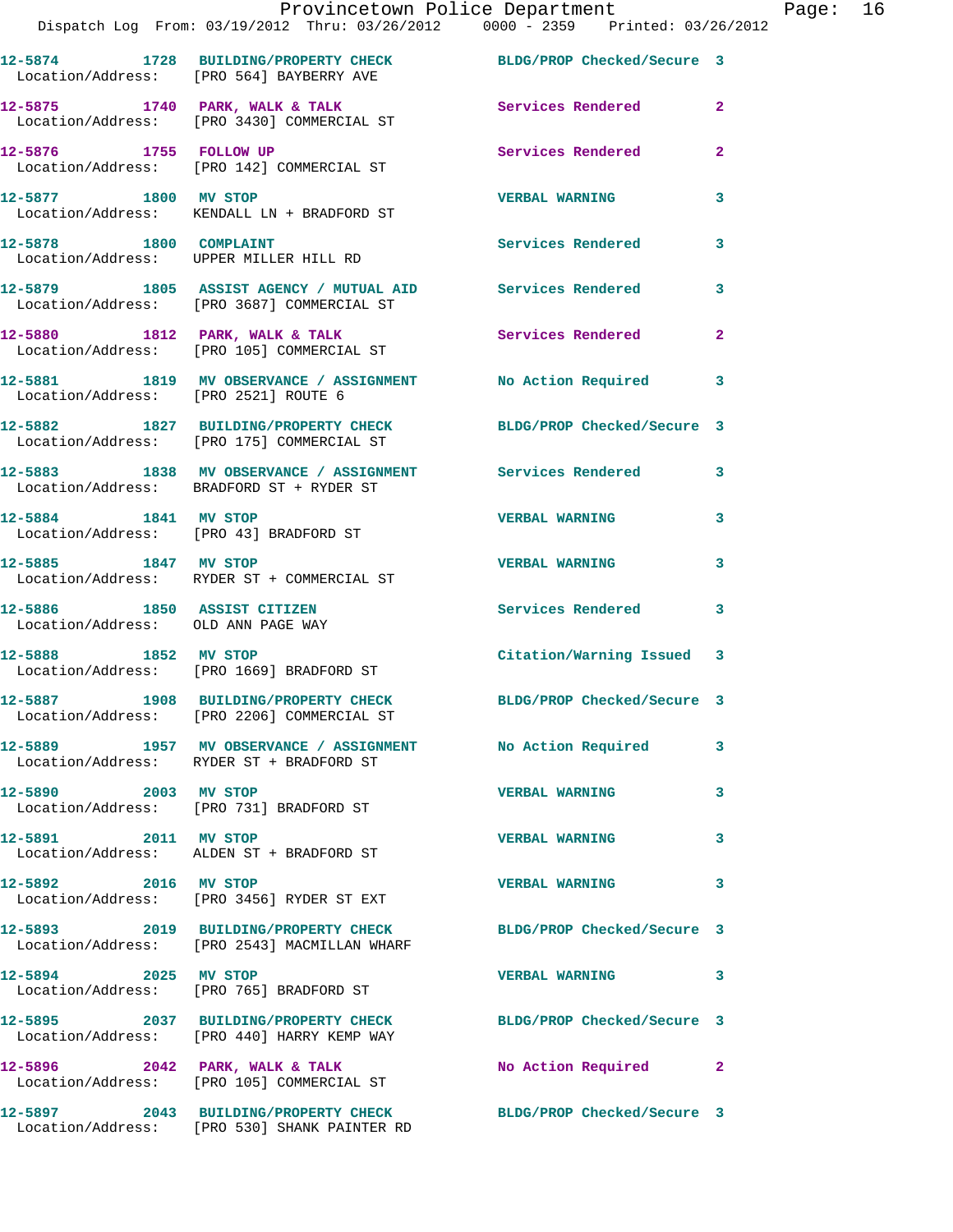## Provincetown Police Department Fage: 17

|                                                                    | 11110600 - 1212/07/2014 - 10000 - 1212/2014 - 122/2014 - 122/2014 - 123/2014 - 123/2014 - 123/2014 - 1  |                            |              |
|--------------------------------------------------------------------|---------------------------------------------------------------------------------------------------------|----------------------------|--------------|
|                                                                    | 12-5898 2051 MV OBSERVANCE / ASSIGNMENT Services Rendered 3<br>Location/Address: [PRO 2577] BRADFORD ST |                            |              |
|                                                                    | 12-5899 2053 BUILDING/PROPERTY CHECK<br>Location/Address: [PRO 530] SHANK PAINTER RD                    | BLDG/PROP Checked/Secure 3 |              |
| 12-5900 2054 BAR CHECK                                             | Location/Address: [PRO 2737] COMMERCIAL ST                                                              | BLDG/PROP Checked/Secure 2 |              |
| 12-5905 2056 BAR CHECK                                             | Location/Address: [PRO 399] COMMERCIAL ST                                                               | Services Rendered          | $\mathbf{2}$ |
| 12-5901 2057 BAR CHECK                                             | Location/Address: [PRO 3443] COMMERCIAL ST                                                              | Services Rendered          | $\mathbf{2}$ |
| 12-5902 2057 MV STOP                                               | Location/Address: PRINCE ST + BRADFORD ST                                                               | <b>VERBAL WARNING</b>      | 3            |
| 12-5903 2106 MV STOP                                               | Location/Address: [PRO 3004] BRADFORD ST                                                                | <b>VERBAL WARNING</b>      | 3            |
| 12-5904 2113 MV STOP                                               | Location/Address: ALDEN ST + BRADFORD ST                                                                | <b>VERBAL WARNING</b>      | 3            |
| 12-5906 2124 MV STOP                                               | Location/Address: [PRO 1507] BRADFORD ST                                                                | <b>VERBAL WARNING</b>      | 3            |
| 12-5907 2135 MV STOP<br>Location/Address: BRADFORD ST              |                                                                                                         | Services Rendered          | 3            |
| 12-5908 2142 FOLLOW UP<br>Location/Address: OLD ANN PAGE WAY       |                                                                                                         | Services Rendered          | $\mathbf{2}$ |
| 12-5909 2204 MV STOP                                               | Location/Address: PRINCE ST + BRADFORD ST                                                               | Citation/Warning Issued 3  |              |
|                                                                    | 12-5910 2229 BUILDING/PROPERTY CHECK<br>Location/Address: [PRO 306] COMMERCIAL ST                       | BLDG/PROP Checked/Secure 3 |              |
|                                                                    | 12-5911 2331 BUILDING/PROPERTY CHECK<br>Location/Address: [PRO 440] HARRY KEMP WAY                      | Services Rendered          | 3            |
| Location/Address: [PRO 3440] ROUTE 6                               | 12-5913 2338 MV OBSERVANCE / ASSIGNMENT Services Rendered 3                                             |                            |              |
| 12-5914 2344 MV STOP                                               | Location/Address: STANDISH AVE + BRADFORD ST                                                            | <b>VERBAL WARNING</b>      | 3            |
| For Date: $03/24/2012$ - Saturday                                  |                                                                                                         |                            |              |
|                                                                    | 12-5915 0004 BUILDING/PROPERTY CHECK<br>Location/Address: [PRO 530] SHANKPAINTER RD                     | Services Rendered          | 3            |
| Location/Address: [PRO 43] BRADFORD ST                             | 12-5916  0006 MV OBSERVANCE / ASSIGNMENT  VERBAL WARNING                                                |                            | 3            |
| 12-5917 0012 MV STOP                                               | Location/Address: BRADFORD ST + CENTER ST                                                               | <b>VERBAL WARNING</b>      | 3            |
| 12-5918 0016 MV STOP<br>Location/Address: [PRO 94] BRADFORD ST     |                                                                                                         | <b>VERBAL WARNING</b>      | 3            |
| 12-5919 0019 MV STOP                                               | Location/Address: [PRO 3231] BRADFORD ST                                                                | <b>VERBAL WARNING</b>      | 3            |
| $12-5920$ 0026 BAR CHECK<br>Location/Address: [PRO 484] MASONIC PL |                                                                                                         | Services Rendered          | $\mathbf{2}$ |
| 12-5921 0027 BAR CHECK                                             |                                                                                                         | Services Rendered          | $\mathbf{2}$ |
|                                                                    |                                                                                                         |                            |              |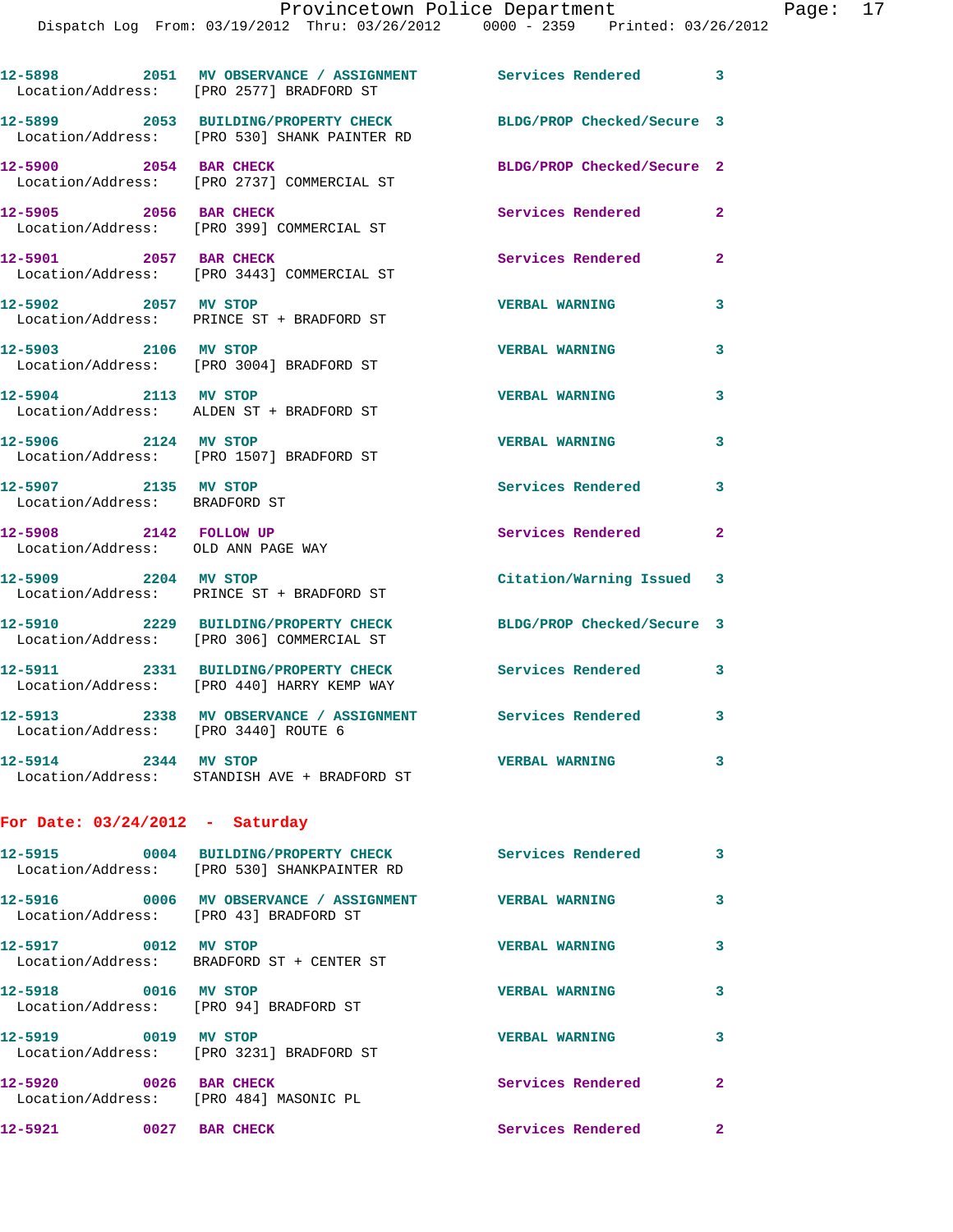|                                                                                           | Dispatch Log From: 03/19/2012 Thru: 03/26/2012 0000 - 2359 Printed: 03/26/2012                                        | Provincetown Police Department Page: 18 |   |    |  |
|-------------------------------------------------------------------------------------------|-----------------------------------------------------------------------------------------------------------------------|-----------------------------------------|---|----|--|
|                                                                                           | Location/Address: [PRO 484] MASONIC PL                                                                                |                                         |   |    |  |
|                                                                                           | 12-5922 0030 BUILDING/PROPERTY CHECK BLDG/PROP Checked/Secure 3<br>Location/Address: [PRO 516] RACE POINT RD          |                                         |   |    |  |
|                                                                                           | 12-5923 0037 BAR CHECK<br>Location/Address: [PRO 208] COMMERCIAL ST                                                   | Services Rendered 2                     |   |    |  |
|                                                                                           | 12-5924 0041 MV OBSERVANCE / ASSIGNMENT Services Rendered 3<br>Location/Address: [PRO 2577] BRADFORD ST               |                                         |   |    |  |
|                                                                                           | 12-5925 0047 MV STOP<br>Location/Address: [PRO 3296] SHANK PAINTER RD                                                 | <b>VERBAL WARNING</b>                   | 3 |    |  |
| 12-5926 0048 MV STOP                                                                      | Location/Address: STANDISH AVE + BRADFORD ST                                                                          | VERBAL WARNING 3                        |   |    |  |
|                                                                                           | 12-5927 0052 BUILDING/PROPERTY CHECK BLDG/PROP Checked/Secure 3<br>Location/Address: [PRO 545] SHANKPAINTER RD        |                                         |   |    |  |
| 12-5928 0056 MV STOP<br>Location/Address: [PRO 2513] ROUTE 6<br>Refer To Arrest: 12-34-AR |                                                                                                                       | Arrest(s) Made 3                        |   |    |  |
|                                                                                           | 12-5929 0108 MV STOP<br>Location/Address: JOHNSON ST + BRADFORD ST                                                    | VERBAL WARNING 3                        |   |    |  |
|                                                                                           | 12-5930 0159 BUILDING/PROPERTY CHECK BLDG/PROP Checked/Secure 3<br>Location/Address: [PRO 1638] COMMERCIAL ST         |                                         |   |    |  |
|                                                                                           | 12-5931 0215 BUILDING/PROPERTY CHECK BLD/PROP CHECKED UNSECUR 3<br>Location/Address: [PRO 3670] SHANK PAINTER RD      |                                         |   |    |  |
| 12-5932 0233 MV COMPLAINT                                                                 | Location/Address: SHANK PAINTER RD + COURT ST                                                                         | Services Rendered 2                     |   |    |  |
|                                                                                           | 12-5933 0351 MEDICAL EMERGENCY<br>Location/Address: [PRO 1373] CUDWORTH ST                                            | Transported to Hospital 1               |   |    |  |
|                                                                                           | 12-5934 0444 LOBBY TRAFFIC<br>Location/Address: [PRO 542] SHANK PAINTER RD                                            | Services Rendered 2                     |   | 11 |  |
|                                                                                           | 12-5935 0513 BUILDING/PROPERTY CHECK<br>Location/Address: [PRO 447] JEROME SMITH RD                                   | BLDG/PROP Checked/Secure 3              |   |    |  |
|                                                                                           | 12-5936 0520 MV COMPLAINT<br>Location/Address: BANGS ST + LOVETTS CT                                                  | Services Rendered 2                     |   |    |  |
|                                                                                           | 12-5937 		 0537 MV OBSERVANCE / ASSIGNMENT 		 No Action Required 		 3<br>Location/Address: [PRO 3338] SHANKPAINTER RD |                                         |   |    |  |
|                                                                                           | 12-5938 0538 BUILDING/PROPERTY CHECK Services Rendered<br>Location/Address: [PRO 1778] SHANKPAINTER RD                |                                         | 3 |    |  |
|                                                                                           | 12-5939 0541 MV OBSERVANCE / ASSIGNMENT Services Rendered 3<br>Location/Address: [PRO 447] JEROME SMITH RD            |                                         |   |    |  |
|                                                                                           | 12-5940 0615 BUILDING/PROPERTY CHECK BLDG/PROP Checked/Secure 3<br>Location/Address: [PRO 519] RACE POINT RD          |                                         |   |    |  |
|                                                                                           | 12-5941 0637 SPEED DOLLY ASSIGNMENT Services Rendered 3<br>Location/Address: [PRO 3260] BRADFORD ST EXT               |                                         |   |    |  |
|                                                                                           | 12-5942 0714 PARKING COMPLAINT / GENERAL Citation/Warning Issued 3<br>Location/Address: [PRO 744] BRADFORD ST         |                                         |   |    |  |
| Location/Address: [PRO 3287] ROUTE 6                                                      | 12-5943 0827 BUILDING/PROPERTY CHECK BLDG/PROP Checked/Secure 3                                                       |                                         |   |    |  |
|                                                                                           | 12-5944 0829 ASSIST NPS<br>Location/Address: [PRO 542] SHANK PAINTER RD                                               | Services Rendered 3                     |   |    |  |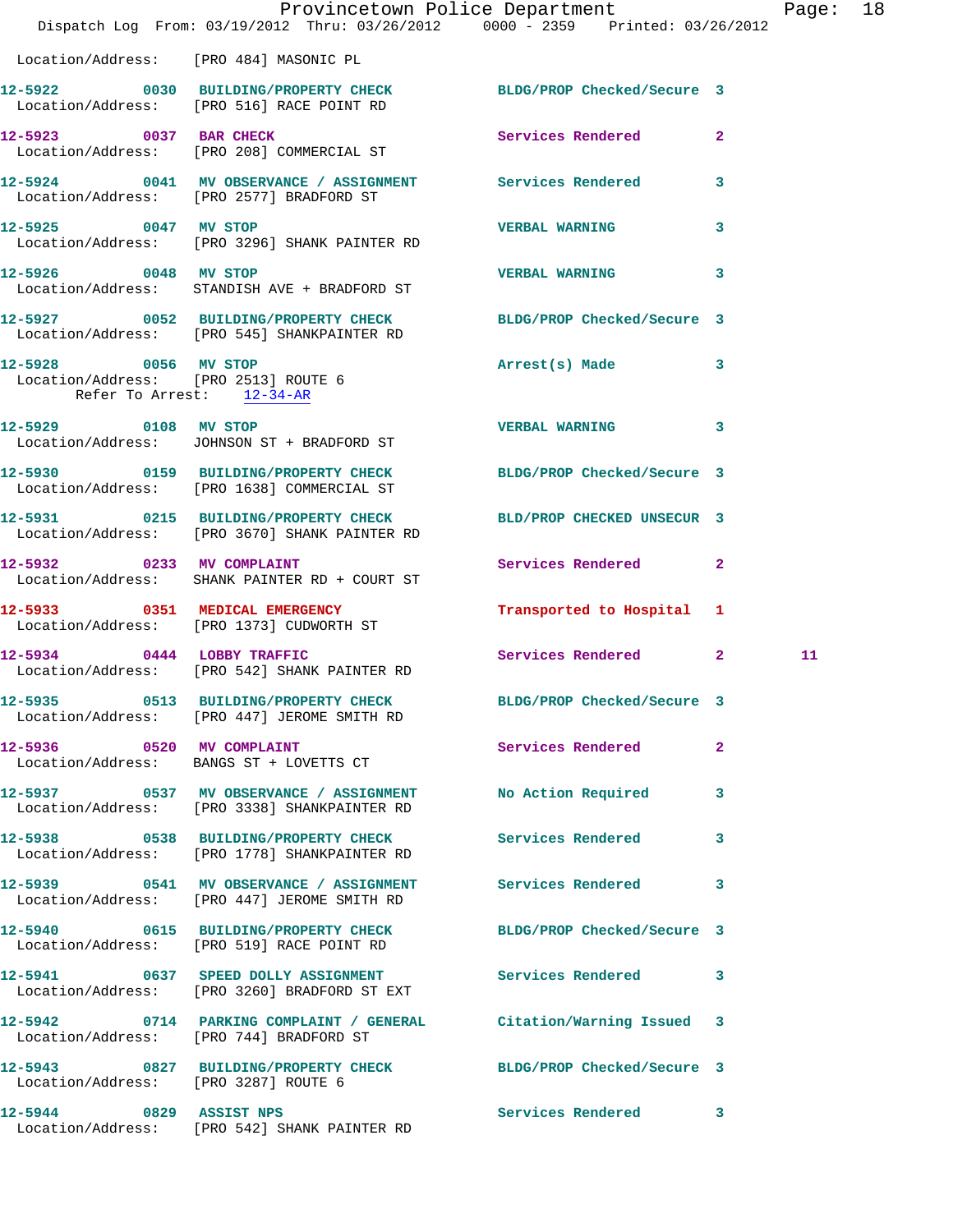|                                                                      | 12-5945 0832 PARKING LOT WORK<br>Location/Address: [PRO 542] SHANK PAINTER RD                         | Services Rendered 3        |                |
|----------------------------------------------------------------------|-------------------------------------------------------------------------------------------------------|----------------------------|----------------|
| Location/Address: [PRO 571] ALDEN ST                                 | 12-5946 0835 BUILDING/PROPERTY CHECK                                                                  | BLDG/PROP Checked/Secure 3 |                |
| Location/Address: [PRO 1815] OAK DR                                  | 12-5947 0846 BUILDING/PROPERTY CHECK                                                                  | BLDG/PROP Checked/Secure 3 |                |
|                                                                      | 12-5948 0850 BUILDING/PROPERTY CHECK<br>Location/Address: [PRO 3317] CEMETERY RD                      | BLDG/PROP Checked/Secure 3 |                |
|                                                                      | 12-5949 0850 BUILDING/PROPERTY CHECK<br>Location/Address: [PRO 3318] CEMETERY RD                      | BLDG/PROP Checked/Secure 3 |                |
| 12-5950 0853 COMPLAINT                                               | Location/Address: [PRO 43] BRADFORD ST                                                                | SPOKEN TO                  | 3              |
| 12-5951 0923 LOOSE DOGS                                              | Location/Address: [PRO 2977] COMMERCIAL ST                                                            | Services Rendered          | $\mathbf{2}$   |
|                                                                      | 12-5952 0935 PARK, WALK & TALK<br>Location/Address: [PRO 2645] SHANK PAINTER RD                       | Services Rendered          | $\overline{2}$ |
| Location/Address: [PRO 564] BAYBERRY                                 | 12-5953 1017 BUILDING/PROPERTY CHECK No Action Required                                               |                            | 3              |
|                                                                      | $12-5954$ 1046 PARK, WALK & TALK<br>Location/Address: [PRO 595] BRADFORD ST                           | No Action Required         | $\mathbf{2}$   |
|                                                                      | 12-5955 1110 MV OBSERVANCE / ASSIGNMENT<br>Location/Address: BRADFORD ST + STANDISH AVE               | <b>No Action Required</b>  | 3              |
|                                                                      | 12-5956 1120 BUILDING/PROPERTY CHECK<br>Location/Address: [PRO 519] RACE POINT RD                     | BLDG/PROP Checked/Secure 3 |                |
| 12-5957 1150 MEDICAL EMERGENCY<br>Location/Address: [OT] BRADFORD ST |                                                                                                       | Transported to Hospital 1  |                |
| Location/Address: [PRO 2543] MACMILLAN                               | 12-5958 1226 BUILDING/PROPERTY CHECK                                                                  | No Action Required         | 3              |
|                                                                      | 12-5959 1237 PARK, WALK & TALK<br>Location/Address: [PRO 537] SHANK PAINTER RD                        | Services Rendered 2        |                |
|                                                                      | 12-5960 1237 MV OBSERVANCE / ASSIGNMENT Services Rendered<br>Location/Address: [PRO 1669] BRADFORD ST |                            | 3              |
|                                                                      | 12-5961 1239 BRUSH BURNING/PERMIT                                                                     | <b>Services Rendered</b>   | 3              |
| 12-5962<br>Location/Address: HARRY KEMP WAY                          | 1244 MV OBSERVANCE / ASSIGNMENT                                                                       | No Action Required         | 3              |
| 12-5963 1248 MV STOP                                                 | Location/Address: [PRO 2577] BRADFORD ST                                                              | <b>VERBAL WARNING</b>      | 3              |
|                                                                      | 12-5964 1257 BUILDING/PROPERTY CHECK<br>Location/Address: [PRO 1638] COMMERCIAL ST                    | BLDG/PROP Checked/Secure 3 |                |
| 12-5965 1308 SERVE SUMMONS<br>Location/Address: [PRO 83] CENTER ST   |                                                                                                       | Services Rendered          | 3              |
| 12-5966 1330 MV STOP                                                 | Location/Address: HIGH POLE HILL + BRADFORD ST                                                        | <b>VERBAL WARNING</b>      | 3              |
|                                                                      | $12-5967$ 1344 PARK, WALK & TALK<br>Location/Address: RYDER ST + COMMERCIAL ST                        | No Action Required         | 2              |
| 12-5968 1406 LOST WALLET                                             | Location/Address: [PRO 542] SHANK PAINTER RD                                                          | <b>Services Rendered</b>   | 3              |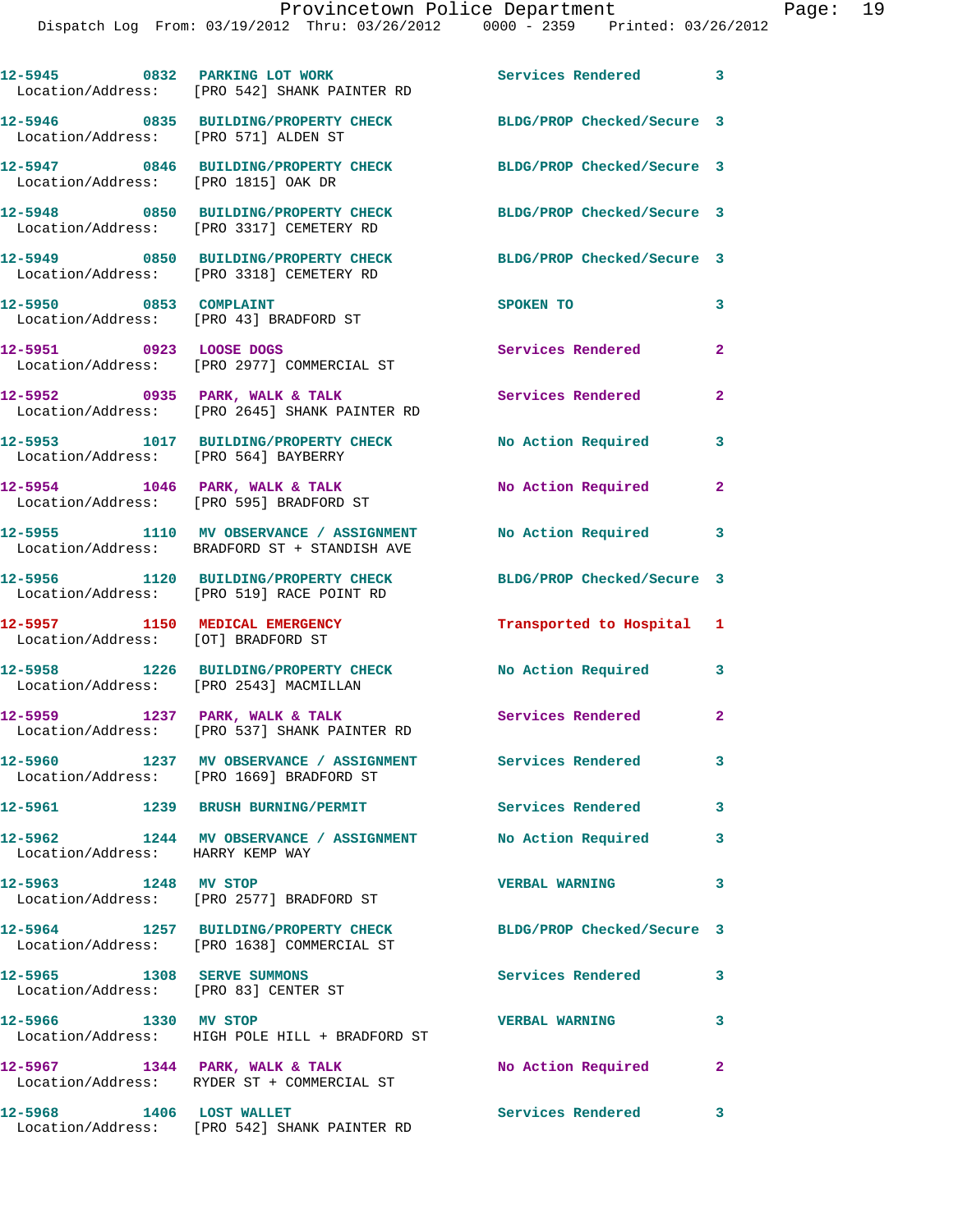|                                                                | 12-5969 1410 MV OBSERVANCE / ASSIGNMENT Services Rendered<br>Location/Address: [PRO 2647] SHANK PAINTER RD   |                            | $\overline{\mathbf{3}}$ |
|----------------------------------------------------------------|--------------------------------------------------------------------------------------------------------------|----------------------------|-------------------------|
|                                                                | $12-5970$ 1526 PARK, WALK & TALK<br>Location/Address: [PRO 1992] COMMERCIAL ST                               | Services Rendered          | $\mathbf{2}$            |
|                                                                | 12-5971 1546 BUILDING/PROPERTY CHECK<br>Location/Address: [PRO 2543] MACMILLAN WHARF                         | BLDG/PROP Checked/Secure 3 |                         |
|                                                                | 12-5972 1606 MV COMPLAINT<br>Location/Address: FRANKLIN ST + COMMERCIAL ST                                   | SPOKEN TO                  | $\overline{2}$          |
| Location/Address: RACE POINT RD                                | 12-5973 1614 MV OBSERVANCE / ASSIGNMENT Services Rendered 3                                                  |                            |                         |
|                                                                | 12-5974 1616 BUILDING/PROPERTY CHECK<br>Location/Address: [PRO 3163] WINTHROP ST                             | BLDG/PROP Checked/Secure 3 |                         |
| 12-5975 1616 VERBAL 90/17                                      | Location/Address: [PRO 2540] RACE POINT RD                                                                   | <b>VERBAL WARNING</b>      | $\mathbf{3}$            |
| 12-5976 1622 MV STOP                                           | Location/Address: [PRO 2540] RACE POINT RD                                                                   | <b>VERBAL WARNING</b>      | 3                       |
| 12-5977 1623 MV STOP                                           | Location/Address: [PRO 2540] RACE POINT RD                                                                   | <b>VERBAL WARNING</b>      | 3                       |
| 12-5978 1629 MV STOP                                           | Location/Address: [PRO 2521] ROUTE 6                                                                         | Citation/Warning Issued 3  |                         |
| 12-5979 1634 MV STOP                                           | Location/Address: [PRO 1816] RACE POINT RD                                                                   | <b>VERBAL WARNING</b>      | 3                       |
| 12-5980 1640 MV STOP                                           | Location/Address: [PRO 2540] RACE POINT RD                                                                   | <b>VERBAL WARNING</b>      | $\overline{\mathbf{3}}$ |
| Location/Address: [PRO 2521] ROUTE 6                           | 12-5981 1641 MV OBSERVANCE / ASSIGNMENT                                                                      | No Action Required         | 3                       |
|                                                                | 12-5982 1645 MV OBSERVANCE / ASSIGNMENT Services Rendered 3<br>Location/Address: HOWLAND ST + HARRY KEMP WAY |                            |                         |
| 12-5983 1655 MV STOP                                           | Location/Address: [PRO 3165] RACE POINT RD                                                                   | <b>VERBAL WARNING</b>      | 3                       |
| 12-5984 1658 MV STOP<br>Location/Address: [PRO 2521] ROUTE 6   |                                                                                                              | <b>VERBAL WARNING</b>      | 3                       |
| 12-5985 1700 MV STOP<br>Location/Address: ROUTE 6 + HOWLAND ST |                                                                                                              | <b>VERBAL WARNING</b>      | $\overline{\mathbf{3}}$ |
|                                                                | 12-5986 1715 MV STOP<br>Location/Address: ROUTE 6 + HOWLAND ST                                               | <b>VERBAL WARNING</b>      | $\overline{\mathbf{3}}$ |
|                                                                | 12-5987 1722 BUILDING/PROPERTY CHECK BLDG/PROP Checked/Secure 3<br>Location/Address: [PRO 519] RACE POINT RD |                            |                         |
|                                                                | 12-5988 1729 BUILDING/PROPERTY CHECK<br>Location/Address: [PRO 2206] COMMERCIAL ST                           | BLDG/PROP Checked/Secure 3 |                         |
| 12-5989 1737 MV STOP                                           | Location/Address: AUNT SUKEYS WAY + HARRY KEMP WAY                                                           | <b>VERBAL WARNING</b>      | $\overline{\mathbf{3}}$ |
| 12-5990 1827 TRAFFIC CONTROL                                   | Location/Address: COOK ST + BRADFORD ST                                                                      | Services Rendered 3        |                         |
| Location/Address: [PRO 3287] ROUTE 6                           | 12-5993 1849 FOUND PINK LEAP FROG LEAP PAD Services Rendered                                                 |                            | $\overline{\mathbf{3}}$ |
| 12-5992 1921 MEDICAL EMERGENCY                                 |                                                                                                              | Transported to Hospital 1  |                         |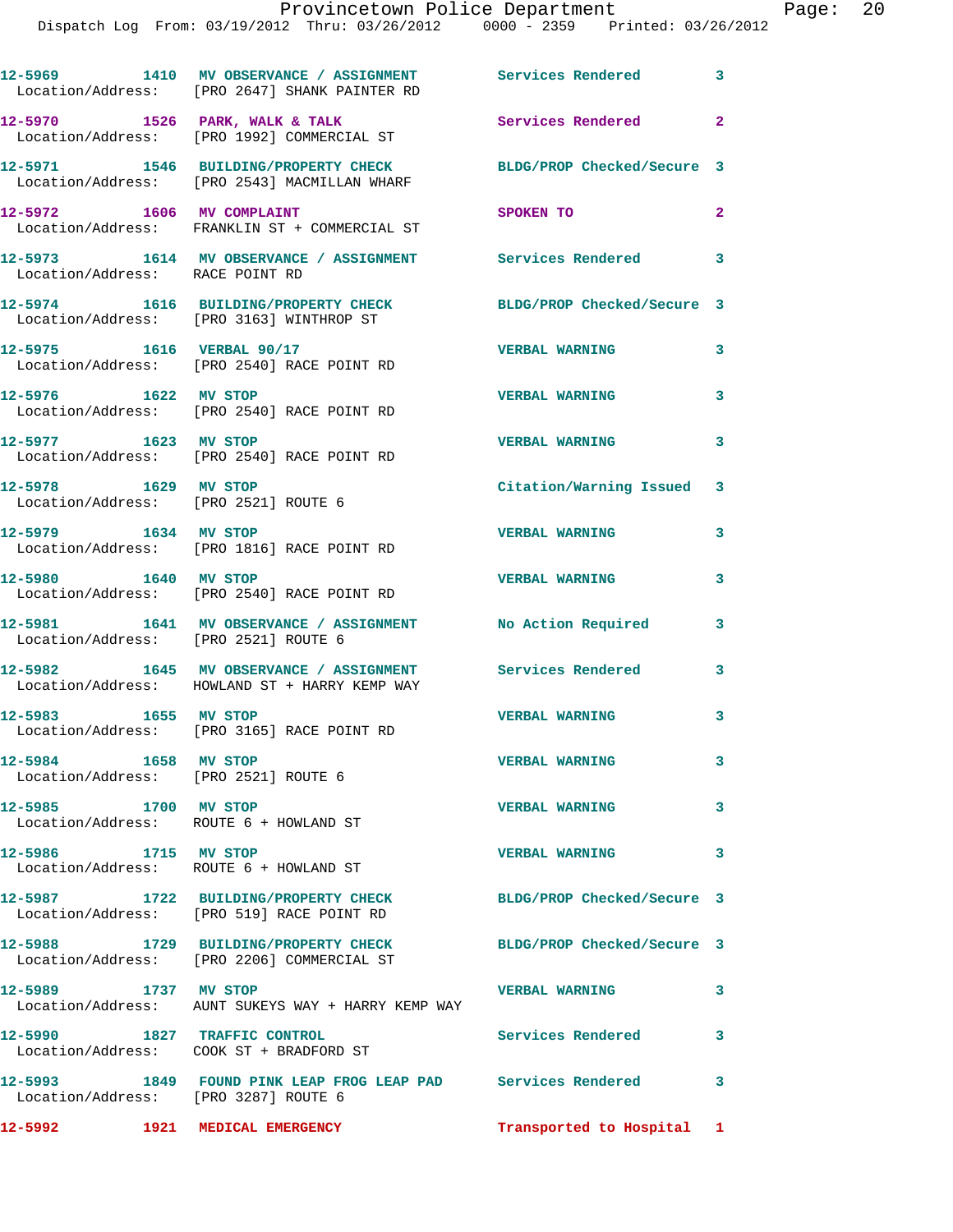|                                                               | Provincetown Police Department The Page: 21<br>Dispatch Log From: 03/19/2012 Thru: 03/26/2012 0000 - 2359 Printed: 03/26/2012 |                            |              |   |  |
|---------------------------------------------------------------|-------------------------------------------------------------------------------------------------------------------------------|----------------------------|--------------|---|--|
|                                                               | Location/Address: [PRO 3222] ALDEN ST                                                                                         |                            |              |   |  |
| 12-5994 1956 SERVICE CALL<br>Location/Address: [OT] LELAND ST |                                                                                                                               | Services Rendered 3        |              |   |  |
|                                                               | 12-5995 2019 PARK, WALK & TALK Services Rendered 2<br>Location/Address: [PRO 106] COMMERCIAL ST                               |                            |              |   |  |
|                                                               | 12-5996 2033 SPEED DOLLY ASSIGNMENT Services Rendered 3<br>Location/Address: [PRO 3260] BRADFORD ST EXT                       |                            |              |   |  |
|                                                               | 12-5997 2041 PARK, WALK & TALK 3 Services Rendered<br>Location/Address: [PRO 105] COMMERCIAL ST                               |                            | $\mathbf{2}$ |   |  |
|                                                               | 12-5998 2042 BUILDING/PROPERTY CHECK Services Rendered 3<br>Location/Address: [PRO 2543] MACMILLAN WHARF                      |                            |              |   |  |
| Location/Address: PLEASANT ST                                 | 12-5999 2056 MEDICAL EMERGENCY PATIENT REFUSAL                                                                                |                            | $\mathbf{1}$ |   |  |
|                                                               | 12-6000 2120 BUILDING/PROPERTY CHECK BLDG/PROP Checked/Secure 3<br>Location/Address: [PRO 571] ALDEN ST                       |                            |              |   |  |
| Location/Address: [PRO 3259] MACMILLAN                        | 12-6001 2318 BUILDING/PROPERTY CHECK Services Rendered 3                                                                      |                            |              |   |  |
| 12-6002 2324 MV STOP                                          | Location/Address: HOWLAND ST + HARRY KEMP WAY                                                                                 | <b>VERBAL WARNING 3</b>    |              |   |  |
|                                                               | 12-6003 2332 MV OBSERVANCE / ASSIGNMENT Services Rendered 3<br>Location/Address: BRADFORD ST + STANDISH ST                    |                            |              |   |  |
|                                                               | 12-6004 2336 BUILDING/PROPERTY CHECK BLDG/PROP Checked/Secure 3<br>Location/Address: [PRO 2539] RYDER ST                      |                            |              |   |  |
|                                                               | 12-6005 2351 MV OBSERVANCE / ASSIGNMENT Services Rendered 3<br>Location/Address: [PRO 2577] BRADFORD ST                       |                            |              |   |  |
|                                                               | 12-6006 2353 BUILDING/PROPERTY CHECK Services Rendered 3<br>Location/Address: [PRO 440] HARRY KEMP WAY                        |                            |              |   |  |
| For Date: $03/25/2012 - Sunday$                               |                                                                                                                               |                            |              |   |  |
| 12-6007 0016 MV STOP                                          | Location/Address: BRADFORD ST + STANDISH ST                                                                                   | <b>VERBAL WARNING</b>      | 3            |   |  |
| 12-6008 0028 MV STOP<br>Location/Address: CONWELL ST          |                                                                                                                               | <b>VERBAL WARNING</b>      | 3            |   |  |
| 12-6010 0046 BAR CHECK                                        | Location/Address: [PRO 2737] COMMERCIAL ST                                                                                    | LICENSING/NO ACTION 2      |              |   |  |
|                                                               | 12-6011 0051 BUILDING/PROPERTY CHECK BLDG/PROP Checked/Secure 3<br>Location/Address: [PRO 175] COMMERCIAL ST                  |                            |              |   |  |
|                                                               | 12-6012 0058 BUILDING/PROPERTY CHECK BLDG/PROP Checked/Secure 3<br>Location/Address: [PRO 182] COMMERCIAL ST                  |                            |              |   |  |
|                                                               | 12-6013 0058 LOBBY TRAFFIC<br>Location/Address: [PRO 542] SHANK PAINTER RD                                                    | Services Rendered 2        |              | 4 |  |
| 12-6014 0100 BAR CHECK                                        | Location/Address: [PRO 484] MASONIC PL                                                                                        | LICENSING/NO ACTION 2      |              |   |  |
|                                                               | 12-6015 0102 BAR CHECK<br>Location/Address: [PRO 3443] COMMERCIAL ST                                                          | BLDG/PROP Checked/Secure 2 |              |   |  |
| Location/Address: [PRO 37] BRADFORD ST                        | 12-6016 		 0108 MV OBSERVANCE / ASSIGNMENT Services Rendered 3                                                                |                            |              |   |  |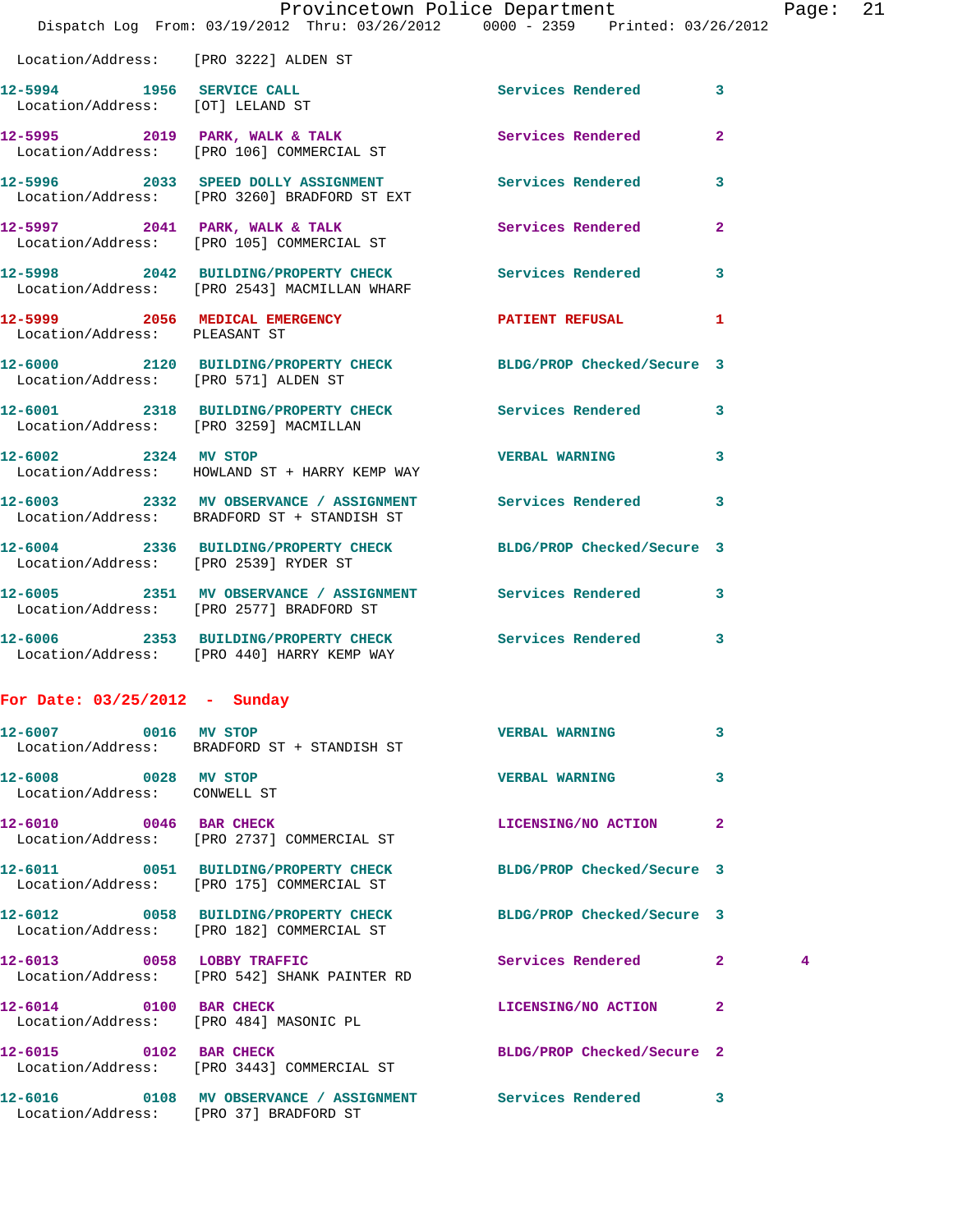|                                       | Provincetown Police Department<br>Dispatch Log From: 03/19/2012 Thru: 03/26/2012 0000 - 2359 Printed: 03/26/2012  |                           |              | Page: 22 |  |
|---------------------------------------|-------------------------------------------------------------------------------------------------------------------|---------------------------|--------------|----------|--|
| Location/Address: [PRO 444] HIGH POLE | 12-6017 0458 BUILDING/PROPERTY CHECK Services Rendered 3                                                          |                           |              |          |  |
|                                       | $12-6018$ 0845 PARK, WALK & TALK<br>Location/Address: [PRO 3121] COMMERCIAL ST                                    | No Action Required 2      |              |          |  |
| Location/Address: PLEASANT ST         | 12-6019 0857 MEDICAL EMERGENCY                                                                                    | Transported to Hospital 1 |              |          |  |
|                                       | 12-6020 0858 WALK-IN BURNING/PERMIT                                                                               | No Action Required 3      |              |          |  |
|                                       | 12-6021 0921 BUILDING/PROPERTY CHECK BLDG/PROP Checked/Secure 3<br>Location/Address: [PRO 519] RACE POINT RD      |                           |              |          |  |
|                                       | 12-6022 0924 BUILDING/PROPERTY CHECK No Action Required 3<br>Location/Address: [PRO 2543] MACMILLAN               |                           |              |          |  |
|                                       | 12-6023 0952 BUILDING/PROPERTY CHECK No Action Required 3<br>Location/Address: [PRO 175] COMMERCIAL ST            |                           |              |          |  |
|                                       | 12-6024 1000 ASSIST CITIZEN/REAS. Services Rendered 3<br>Location/Address: [PRO 3632] COMMERCIAL ST               |                           |              |          |  |
|                                       | 12-6025 1013 MV OBSERVANCE / ASSIGNMENT Citation/Warning Issued 3<br>Location/Address: BRADFORD ST + STANDISH AVE |                           |              |          |  |
| 12-6026 1030 MV STOP                  | Location/Address: STANDISH ST + FREEMAN ST                                                                        | <b>VERBAL WARNING 3</b>   |              |          |  |
| Location/Address: [PRO 564] BAYBERRY  | 12-6027 1058 BUILDING/PROPERTY CHECK No Action Required                                                           |                           | $\mathbf{3}$ |          |  |
|                                       | 12-6028 1121 MV OBSERVANCE / ASSIGNMENT No Action Required 3<br>Location/Address: HARRY KEMP WAY + BREWSTER ST    |                           |              |          |  |
| Location/Address: [PRO 444] HIGH POLE | 12-6030 1153 BUILDING/PROPERTY CHECK No Action Required                                                           |                           | 3            |          |  |
| 12-6031 1159 MV STOP                  | Location/Address: CARVER ST + BRADFORD ST                                                                         | <b>VERBAL WARNING</b>     | 3            |          |  |
|                                       | 12-6032 1208 BUILDING/PROPERTY CHECK BLDG/PROP Checked/Secure 3<br>Location/Address: [PRO 2206] COMMERCIAL ST     |                           |              |          |  |
|                                       | 12-6033 1230 FIREARMS / WEAPONS-AMO Services Rendered<br>Location/Address: [PRO 3137] RACE POINT RD               |                           | $\mathbf{2}$ |          |  |
|                                       | 12-6034 1249 BUILDING/PROPERTY CHECK<br>Location/Address: [PRO 530] SHANKPAINTER RD                               | No Action Required        | 3            |          |  |
| Location/Address: RYDER ST            | 12-6035 1310 MV OBSERVANCE / ASSIGNMENT Citation/Warning Issued 3                                                 |                           |              |          |  |
|                                       | 12-6036 1328 MV STOP<br>Location/Address: RYDER ST + BRADFORD ST                                                  | <b>VERBAL WARNING</b>     | 3            |          |  |
|                                       | $12-6037$ 1334 PARK, WALK & TALK<br>Location/Address: RYDER ST + COMMERCIAL ST                                    | No Action Required        | $\mathbf{2}$ |          |  |
| 12-6038 1345 BAR CHECK                | Location/Address: [PRO 399] COMMERCIAL ST                                                                         | No Action Required        | $\mathbf{2}$ |          |  |
|                                       | 12-6039 1351 BUILDING/PROPERTY CHECK BLDG/PROP Checked/Secure 3<br>Location/Address: [PRO 175] COMMERCIAL ST      |                           |              |          |  |
|                                       | 12-6040 1353 BUILDING/PROPERTY CHECK BLDG/PROP Checked/Secure 3<br>Location/Address: [PRO 105] COMMERCIAL ST      |                           |              |          |  |
| Location/Address: [PRO 2521] ROUTE 6  | 12-6042 1522 MV OBSERVANCE / ASSIGNMENT No Action Required 3                                                      |                           |              |          |  |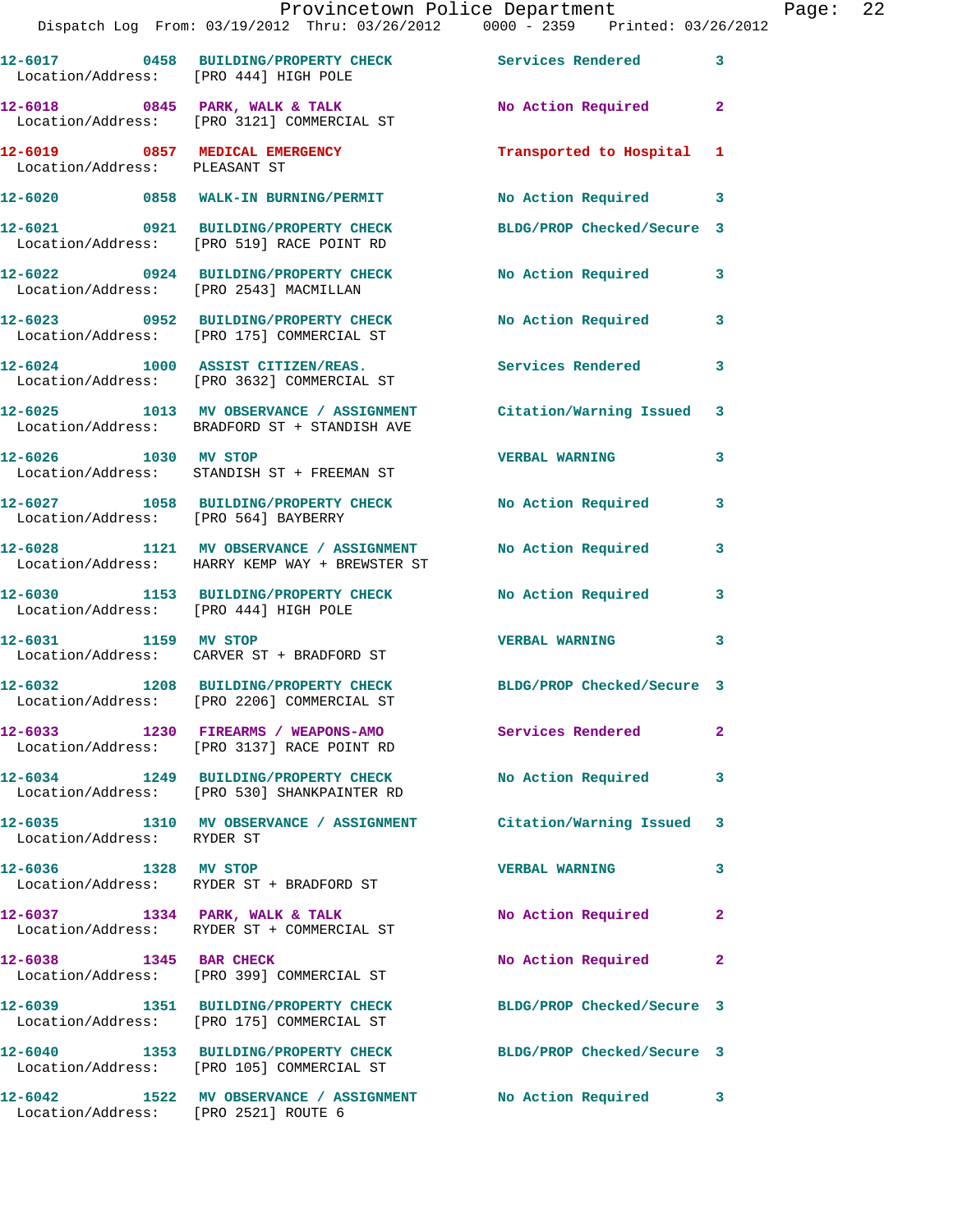|                                                   | Provincetown Police Department                                                                                  |                         |   | Page: 23 |  |
|---------------------------------------------------|-----------------------------------------------------------------------------------------------------------------|-------------------------|---|----------|--|
|                                                   | Dispatch Log From: 03/19/2012 Thru: 03/26/2012   0000 - 2359   Printed: 03/26/2012                              |                         |   |          |  |
| 12-6043 1531 MV STOP<br>Location/Address: ROUTE 6 |                                                                                                                 | VERBAL WARNING 3        |   |          |  |
| Location/Address: [PRO 564] BAYBERRY              | 12-6044 1533 BUILDING/PROPERTY CHECK BLDG/PROP Checked/Secure 3                                                 |                         |   |          |  |
|                                                   | 12-6045 1555 BUILDING/PROPERTY CHECK BLDG/PROP Checked/Secure 3<br>Location/Address: [PRO 2540] RACE POINT RD   |                         |   |          |  |
|                                                   | 12-6046 1555 MV OBSERVANCE / ASSIGNMENT Services Rendered 3<br>Location/Address: [PRO 120] RACE POINT RD        |                         |   |          |  |
|                                                   | 12-6047 1605 VERBAL 90/17<br>Location/Address: TIN PAN ALLEY RD + RACE POINT RD                                 | <b>VERBAL WARNING</b> 3 |   |          |  |
|                                                   | 12-6048 1608 BUILDING/PROPERTY CHECK BLDG/PROP Checked/Secure 3<br>Location/Address: [PRO 2206] COMMERCIAL ST   |                         |   |          |  |
|                                                   | 12-6049 1637 PARK, WALK & TALK<br>Location/Address: [PRO 3430] COMMERCIAL ST                                    | Services Rendered 2     |   |          |  |
|                                                   | 12-6050 1649 BUILDING/PROPERTY CHECK BLDG/PROP Checked/Secure 3<br>Location/Address: [PRO 175] COMMERCIAL ST    |                         |   |          |  |
|                                                   | 12-6051 1653 BUILDING/PROPERTY CHECK BLDG/PROP Checked/Secure 3<br>Location/Address: [PRO 2543] MACMILLAN WHARF |                         |   |          |  |
|                                                   | 12-6052 1756 BUILDING/PROPERTY CHECK BLDG/PROP Checked/Secure 3<br>Location/Address: [PRO 175] COMMERCIAL ST    |                         |   |          |  |
| Location/Address: [PRO 444] HIGH POLE             | 12-6053 1916 BUILDING/PROPERTY CHECK BLDG/PROP Checked/Secure 3                                                 |                         |   |          |  |
|                                                   | 12-6054 1924 MV OBSERVANCE / ASSIGNMENT No Action Required 3<br>Location/Address: RYDER ST + BRADFORD ST        |                         |   |          |  |
| 12-6055 1938 MV STOP                              | Location/Address: [PRO 731] BRADFORD ST                                                                         | <b>VERBAL WARNING</b>   | 3 |          |  |
| 12-6056 1948 MV STOP                              | Location/Address: [PRO 731] BRADFORD ST                                                                         | <b>VERBAL WARNING</b>   | 3 |          |  |
|                                                   | 12-6057 1952 BUILDING/PROPERTY CHECK BLDG/PROP Checked/Secure 3                                                 |                         |   |          |  |

Location/Address: [PRO 3317] CEMETERY RD

Location/Address: [PRO 526] RYDER ST

**12-6058 2044 BUILDING/PROPERTY CHECK BLDG/PROP Checked/Secure 3**  12-6059 2125 PARK, WALK & TALK 2 Services Rendered 2

 Location/Address: [PRO 105] COMMERCIAL ST **12-6060 2200 MV STOP VERBAL WARNING 3** 

Location/Address: [PRO 106] COMMERCIAL ST

**12-6061 2226 DOMESTIC DISTURBANCE/ASSAULT Arrest(s) Made 1**  Location/Address: [PRO 3430] COMMERCIAL ST Refer To  $P/C:$   $\frac{12-35-AR}{2}$ 

## **For Date: 03/26/2012 - Monday**

| 12-6063<br>Location/Address: | 0205 | MV OBSERVANCE / ASSIGNMENT<br>[PRO 2577] BRADFORD ST         | Services Rendered          |   |
|------------------------------|------|--------------------------------------------------------------|----------------------------|---|
| 12-6064<br>Location/Address: | 0350 | SUSPICIOUS ACTIVITY<br>[PRO 1260] COMMERCIAL ST              | Could Not Locate           | 2 |
| 12-6065<br>Location/Address: | 0459 | <b>BUILDING/PROPERTY CHECK</b><br>[PRO 545] SHANK PAINTER RD | BLDG/PROP Checked/Secure 3 |   |
| 12-6066                      | 0524 | <b>BUILDING/PROPERTY CHECK</b>                               | BLDG/PROP Checked/Secure 3 |   |